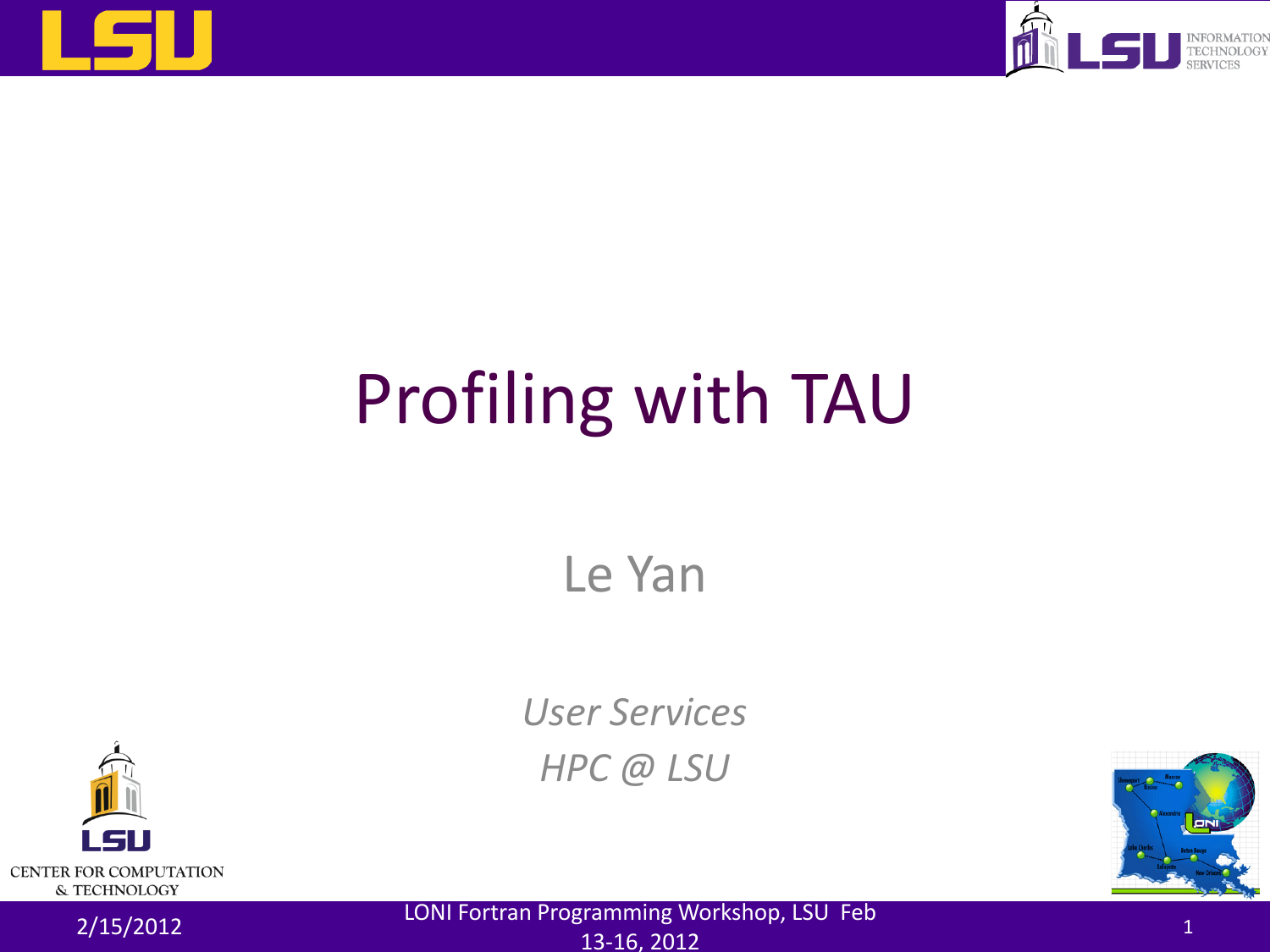



## Three Steps of Code Development

- Debugging
	- Make sure the code runs and yields correct results
- Profiling
	- Analyze the code to identify performance bottlenecks
- Optimization
	- Make the code run faster and/or consume less resources



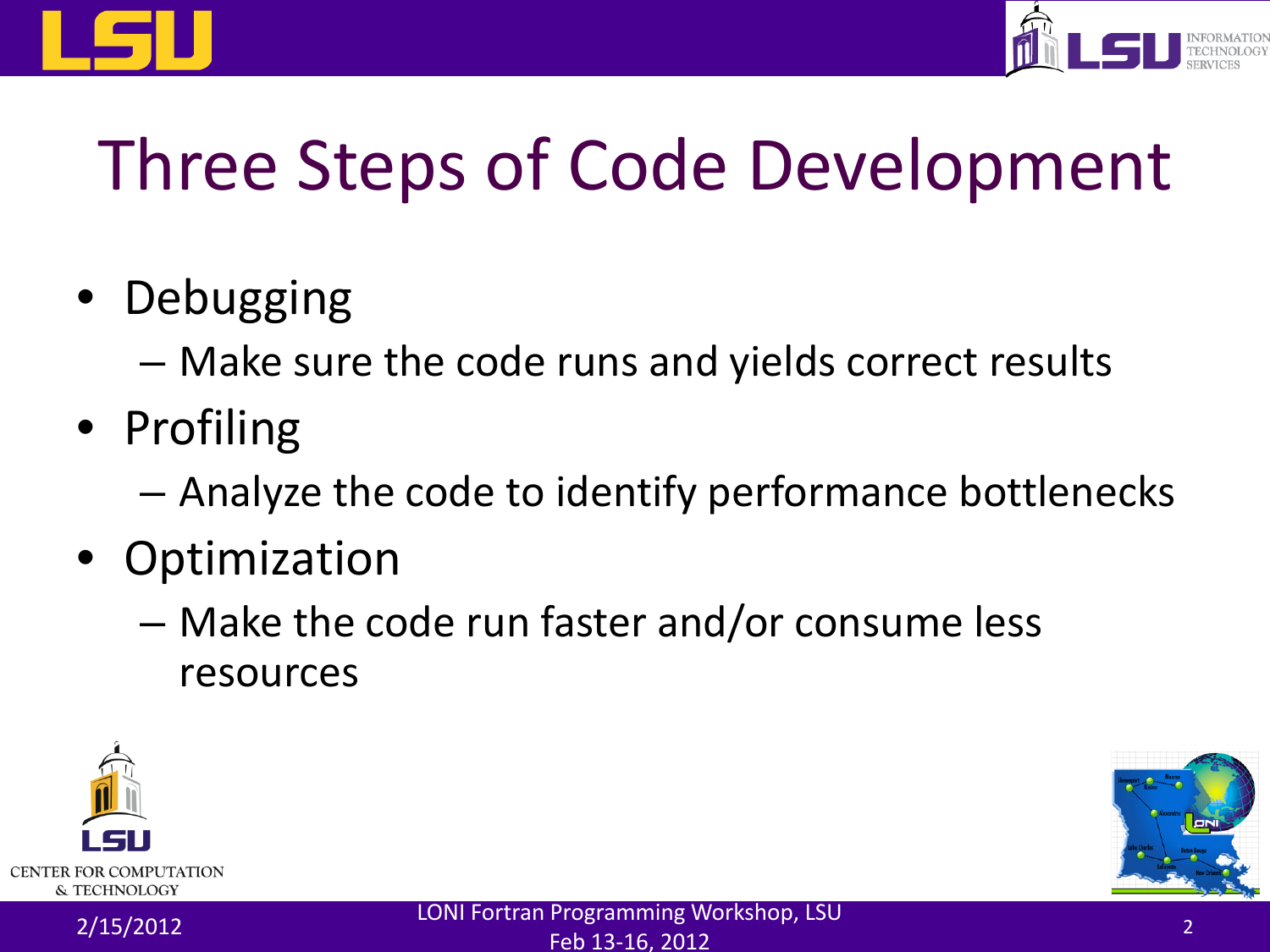



## Profiling

- Gather performance statistics during execution
	- Inclusive and exclusive time
	- Number of calls
- Reflects performance behavior of program entities
	- Routines
	- Loops
- Implemented through
	- Sampling: OS interrupts or hardware counters
	- Instrumentation: measurement functions



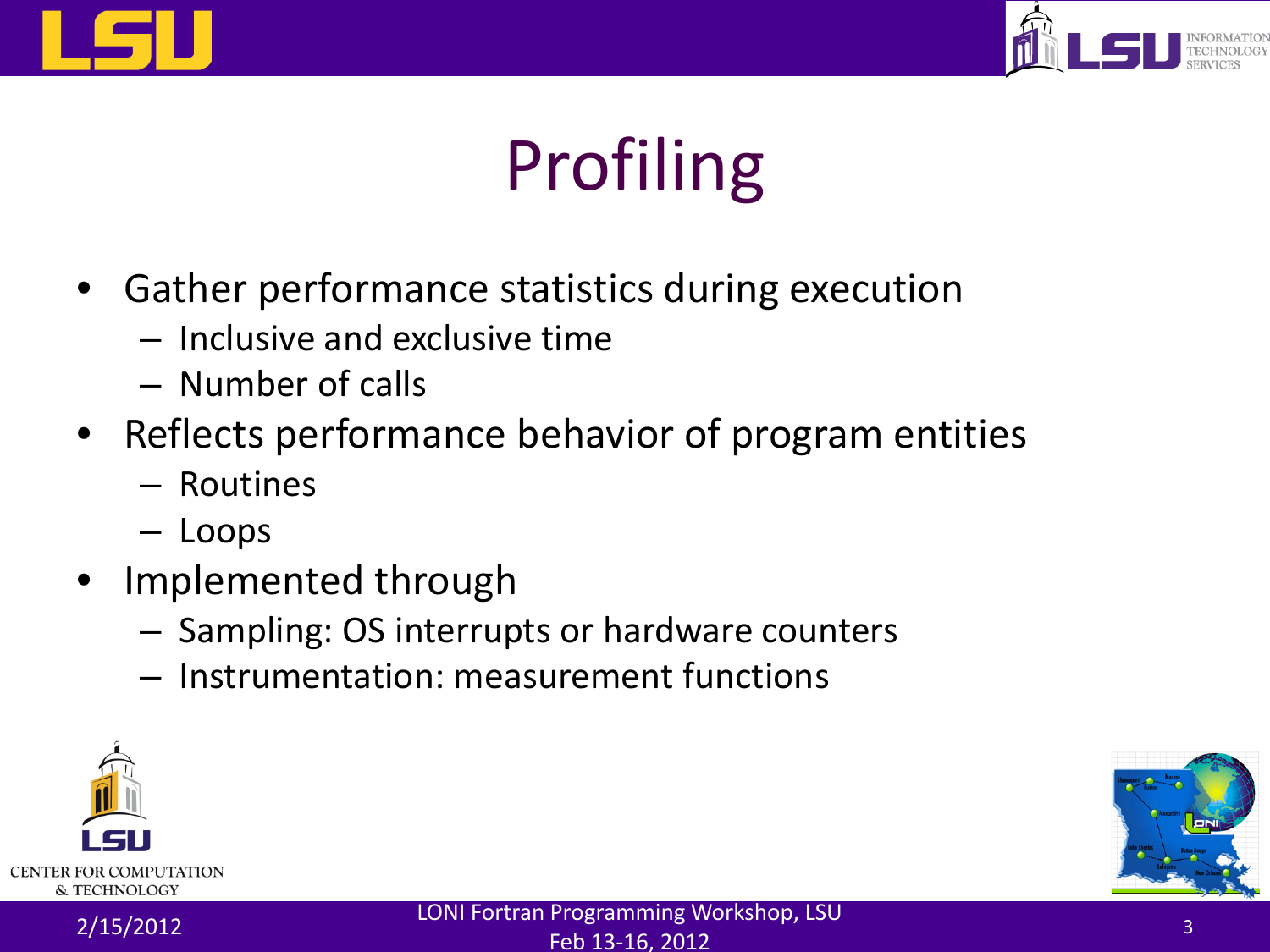



# Profiling with gprof (1)

- gprof is a GNU profiling tool
- How to use
	- Compile the code with "-pg" option
	- Run the program as normal
	- Examine the profile with "gprof <executable>"
		- Or "gprof <executable> <output> | less"



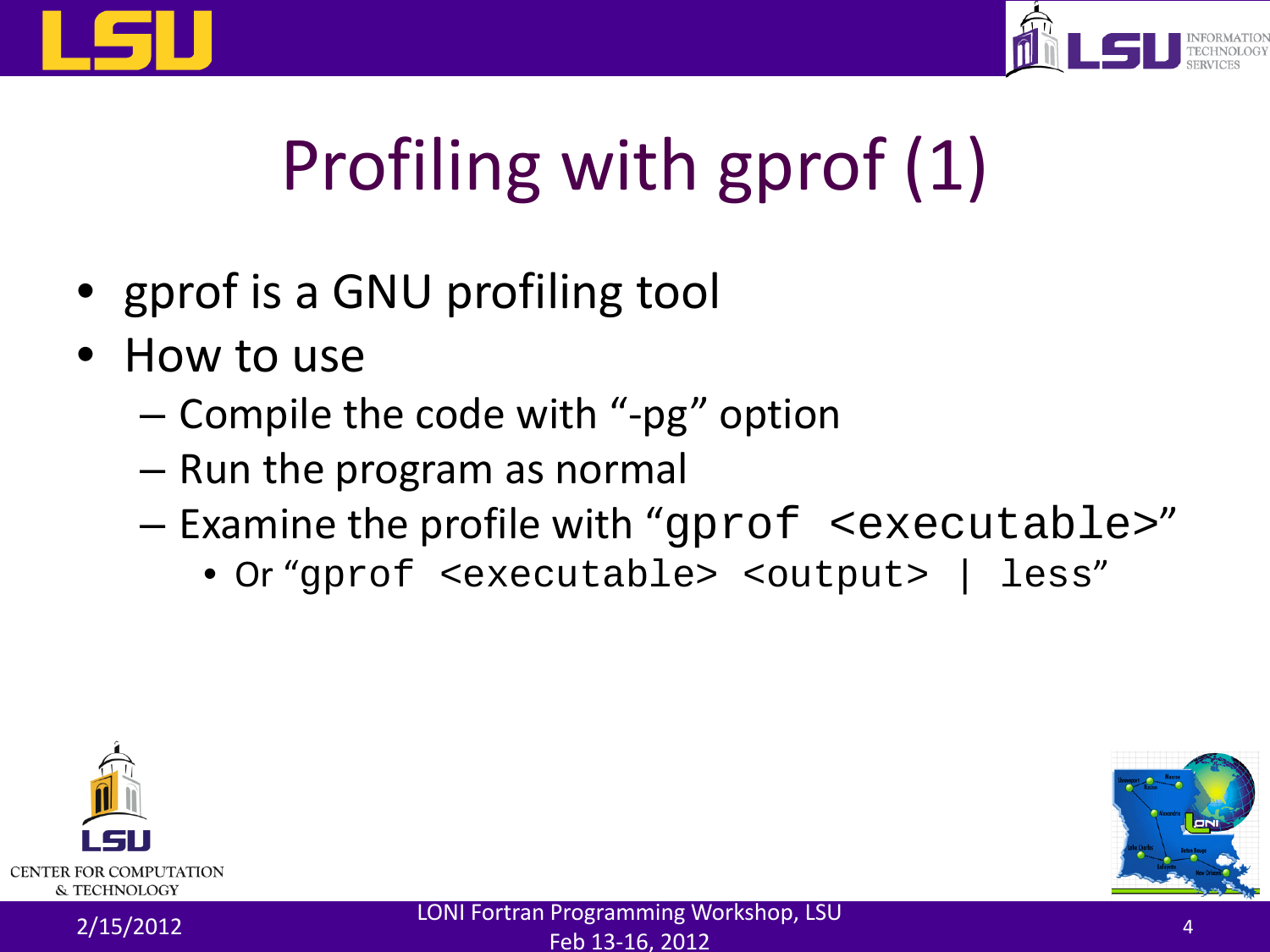



## Profiling with gprof (2)

|                               |                                                                         | Flat profile:                                 |  |                     |  |                            |              |                        |  |  |
|-------------------------------|-------------------------------------------------------------------------|-----------------------------------------------|--|---------------------|--|----------------------------|--------------|------------------------|--|--|
|                               | Each sample counts as 0.01 seconds.                                     |                                               |  |                     |  |                            |              |                        |  |  |
|                               | န္က                                                                     | cumulative self                               |  |                     |  |                            | self total   |                        |  |  |
|                               |                                                                         | time seconds seconds calls s/call s/call name |  |                     |  |                            |              |                        |  |  |
|                               |                                                                         | 100.00 5.71 5.71                              |  |                     |  |                            |              | 1 5.71 5.71 laplace    |  |  |
|                               |                                                                         | $0.00$ 5.71 0.00                              |  |                     |  |                            |              | 2 0.00 0.00 initialize |  |  |
|                               |                                                                         | $0.00$ 5.71 0.00                              |  |                     |  |                            |              | 2 0.00 0.00 set_bcs_   |  |  |
|                               | $\cdots$                                                                |                                               |  |                     |  |                            |              |                        |  |  |
|                               | Call graph (explanation follows)                                        |                                               |  |                     |  |                            |              |                        |  |  |
|                               | granularity: each sample hit covers 2 byte(s) for 0.18% of 5.71 seconds |                                               |  |                     |  |                            |              |                        |  |  |
|                               |                                                                         | index % time self children called             |  |                     |  |                            | name         |                        |  |  |
|                               |                                                                         |                                               |  |                     |  | $0.00$ 5.71 $1/1$ main [3] |              |                        |  |  |
|                               |                                                                         | $[1]$ 100.0 0.00 5.71 1                       |  |                     |  |                            | MAIN [1]     |                        |  |  |
|                               |                                                                         |                                               |  |                     |  | $5.71$ 0.00 $1/1$          |              | laplace_ [2]           |  |  |
|                               |                                                                         |                                               |  | ------------------  |  | 5.71 0.00 1/1              |              | MAIN [1]               |  |  |
|                               |                                                                         | [2] 100.0                                     |  | 5.71   0.00   1     |  |                            | laplace_ [2] |                        |  |  |
|                               |                                                                         |                                               |  | $0.00$ $0.00$ $2/2$ |  |                            |              | initialize_ [4]        |  |  |
|                               |                                                                         |                                               |  | 0.00 0.00           |  | 2/2                        |              | set_bcs_ [5]           |  |  |
|                               |                                                                         |                                               |  |                     |  |                            |              |                        |  |  |
|                               |                                                                         | Index by function name                        |  |                     |  |                            |              |                        |  |  |
|                               |                                                                         |                                               |  |                     |  |                            |              |                        |  |  |
|                               | [1] MAIN                                                                |                                               |  |                     |  | [2] laplace_               |              |                        |  |  |
|                               |                                                                         | [4] initialize_                               |  |                     |  | $[5]$ set $bcs$            |              |                        |  |  |
| <b>CENTER FOR COMPUTATION</b> |                                                                         |                                               |  |                     |  |                            |              |                        |  |  |
| & TECHNOLOGY                  |                                                                         |                                               |  |                     |  |                            |              |                        |  |  |



2/15/2012 LONI Fortran Programming Workshop, LSU  $F$ eb 13-16, 2012  $F$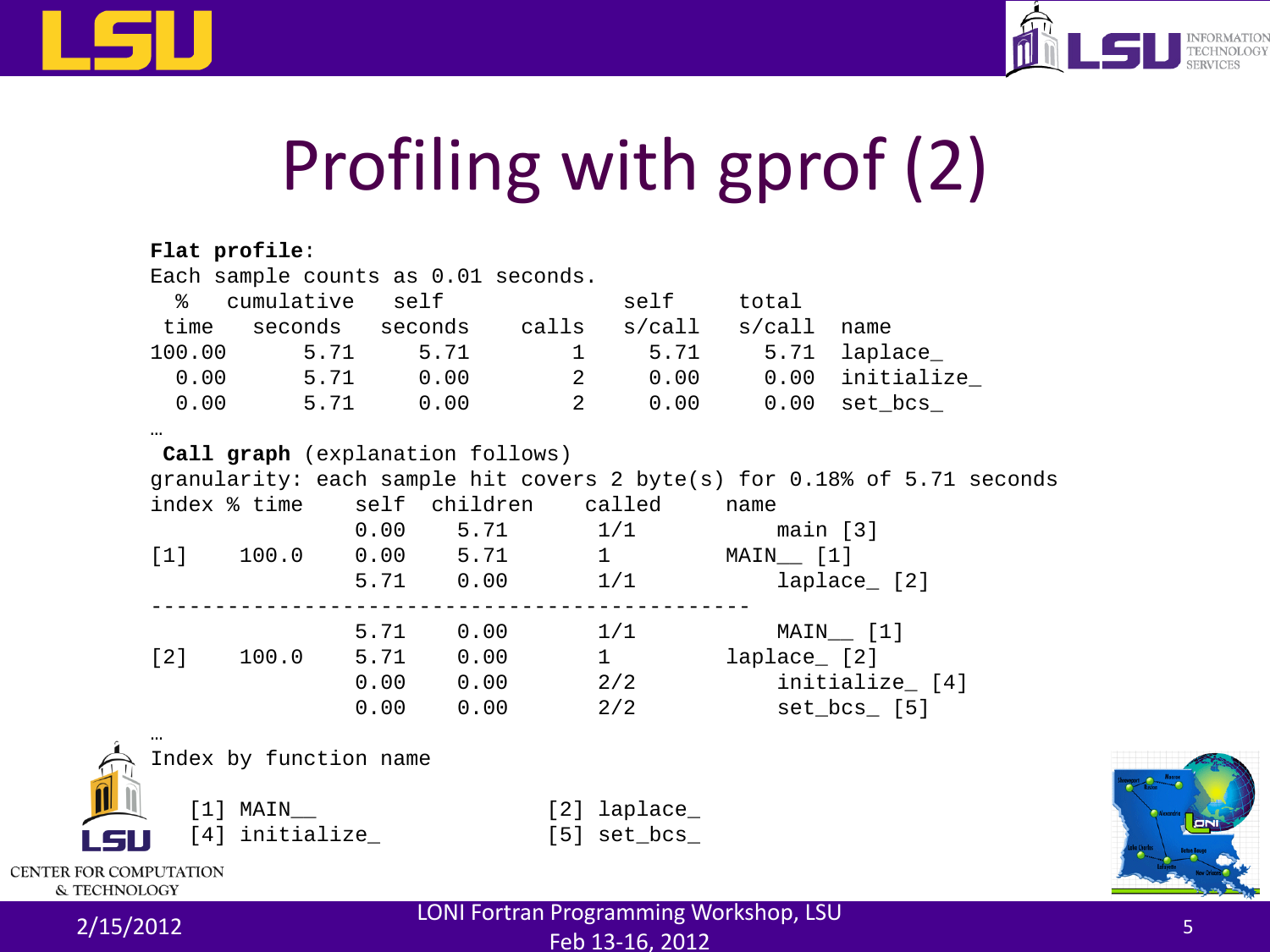



## What is TAU

- Tuning and Analysis Utilities
	- Developed at University of Oregon
- Scalable and flexible performance analysis toolkit
	- Performance profiling and tracing utilities
	- Performance data management and data mining
	- Automatic instrumentation through Program Database Toolkit(PDT)
	- Provides an instrumentation API



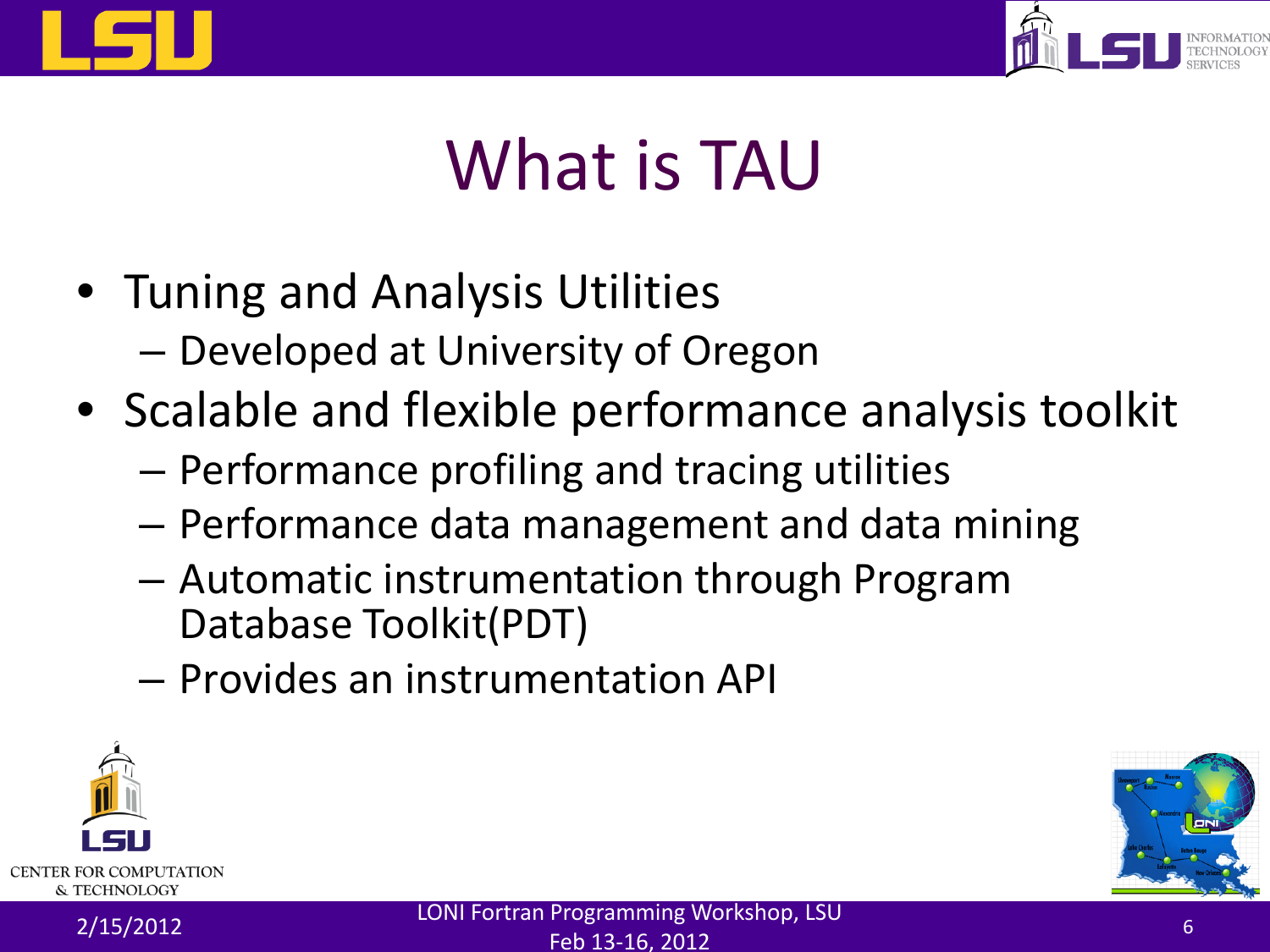



## Availability on LONI and LSU HPC resrouces

• Tezpur and LONI Linux clusters

– +tau-2.18-intel-11.1-mvapich-1.1

- +tau-2.18-intel-11.1-mvapich2-1.4
- Philip

– +tau-2.18-intel-11.1-mpich-1.2.7p1



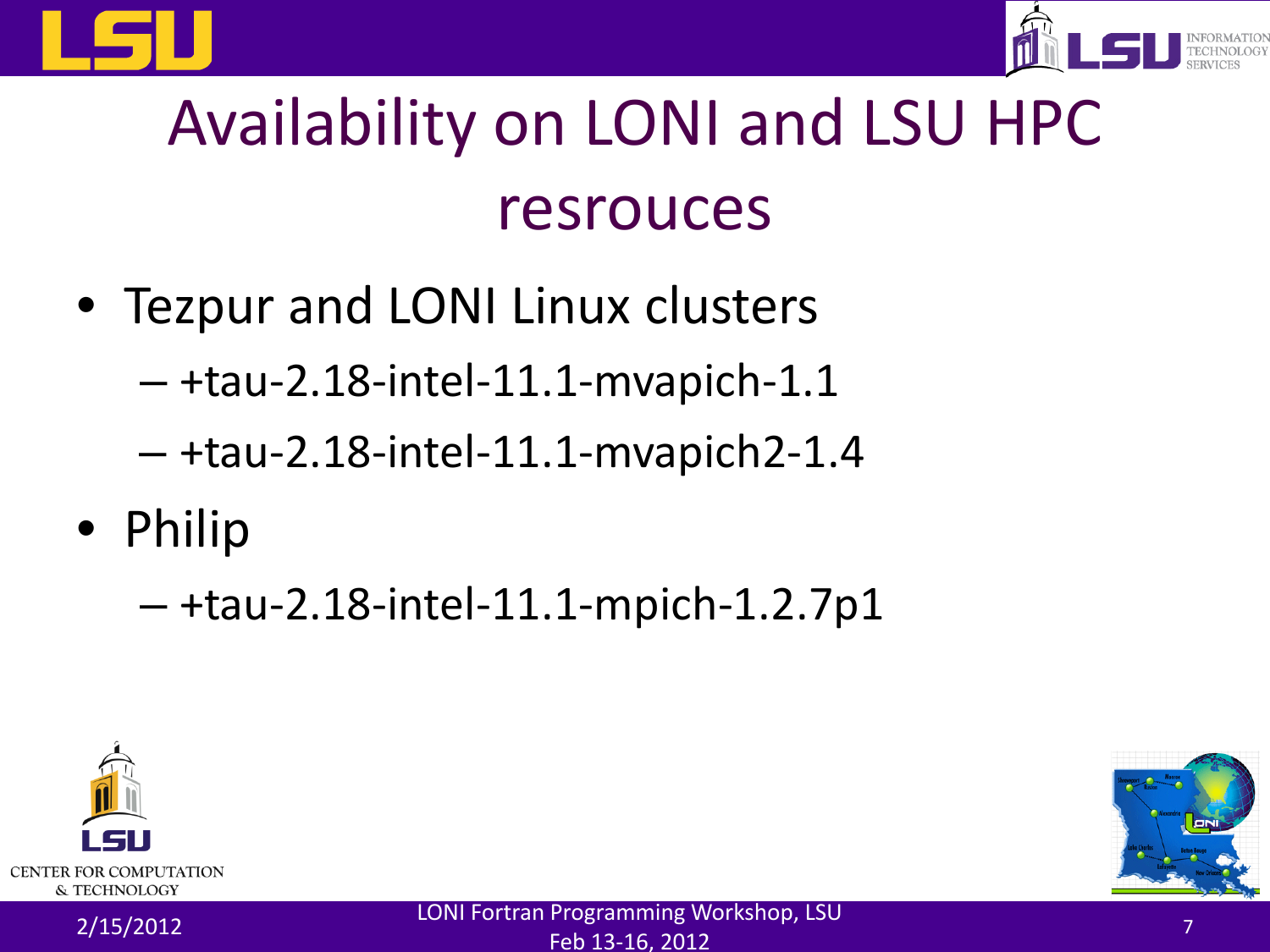



#### How to Use

- Add the softenv key to .soft and resoft
- Compile your code with TAU compiler scripts
	- **tau\_f90.sh** for Fortran, **tau\_cc.sh** for C and **tau\_cxx.sh** for C++
	- The code is instrumented automatically
- Execute the generated executable as normal – Profile data files: **profile.x.x.x**
- Analyze/visualize the profiling results with paraprof





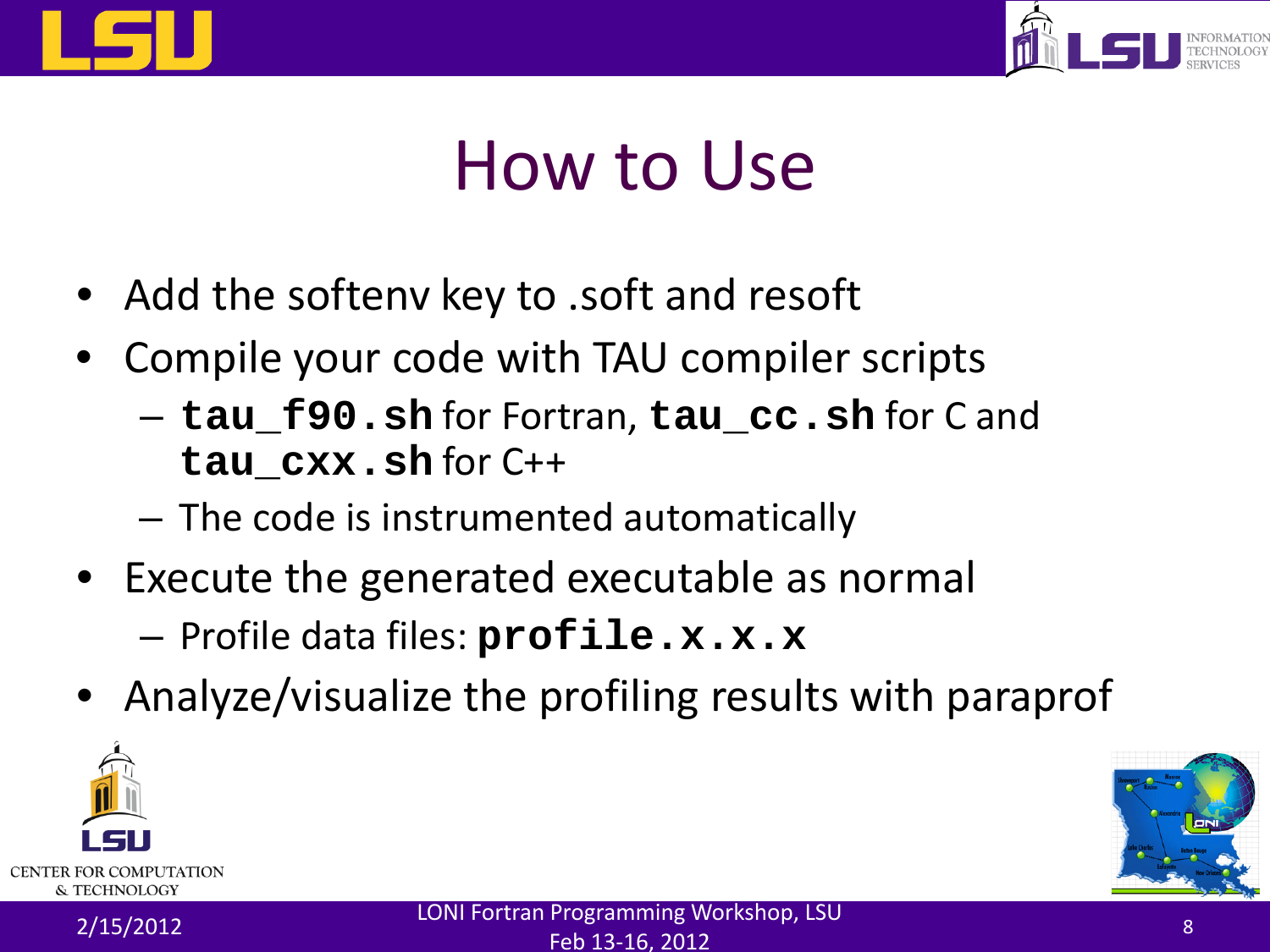



## Paraprof

- Java-based analysis and visualization tool for performance data
- "pprof" is for text based profile display
- Can work with profile data generated by other profiling tools, e.g. MPIP
- Options
	- -f <file type>: specify type of performance data
	- -m: perform runtime monitoring
	- --pack <file>: pack profile data into one file



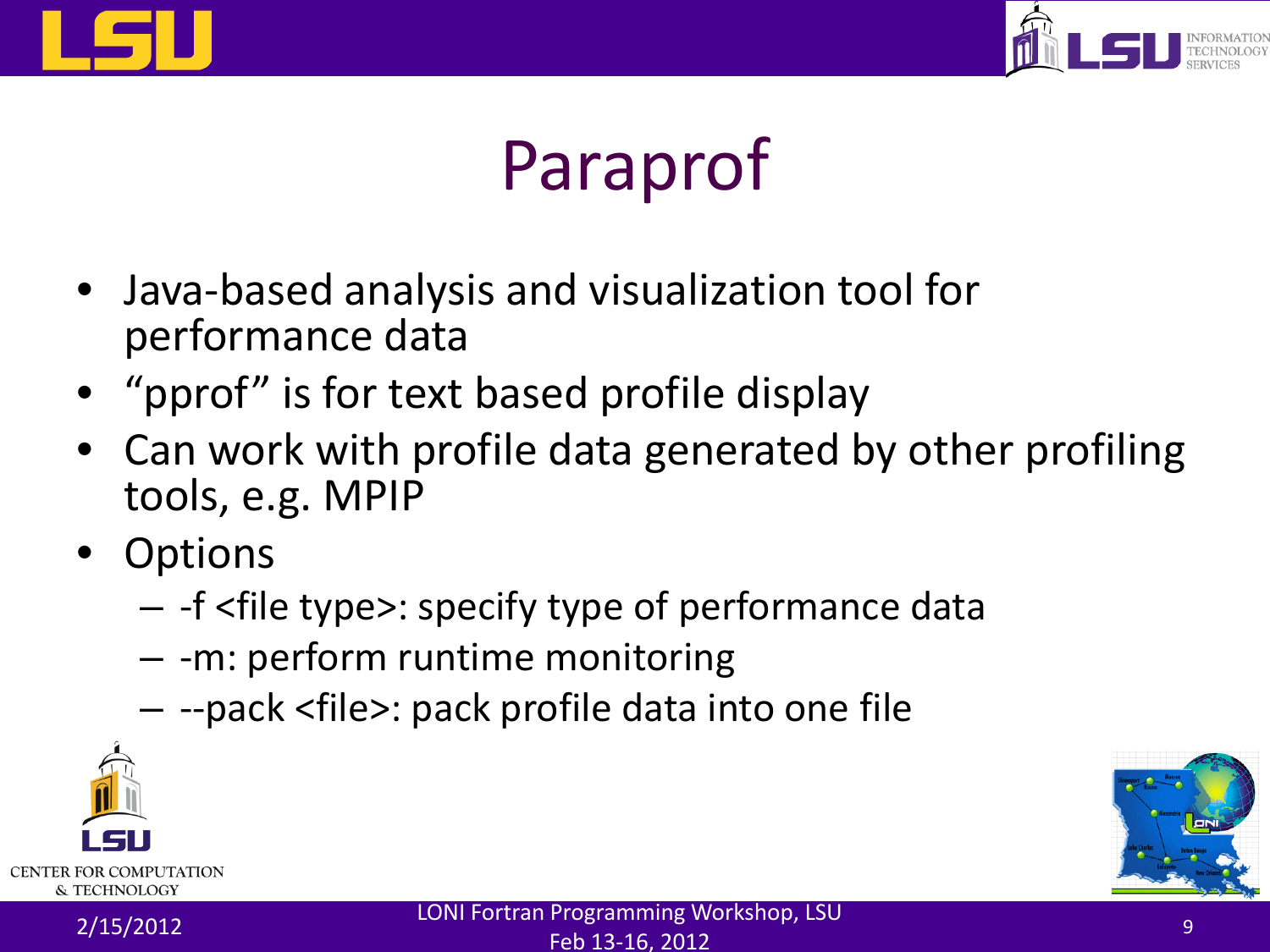



#### Main Data Window

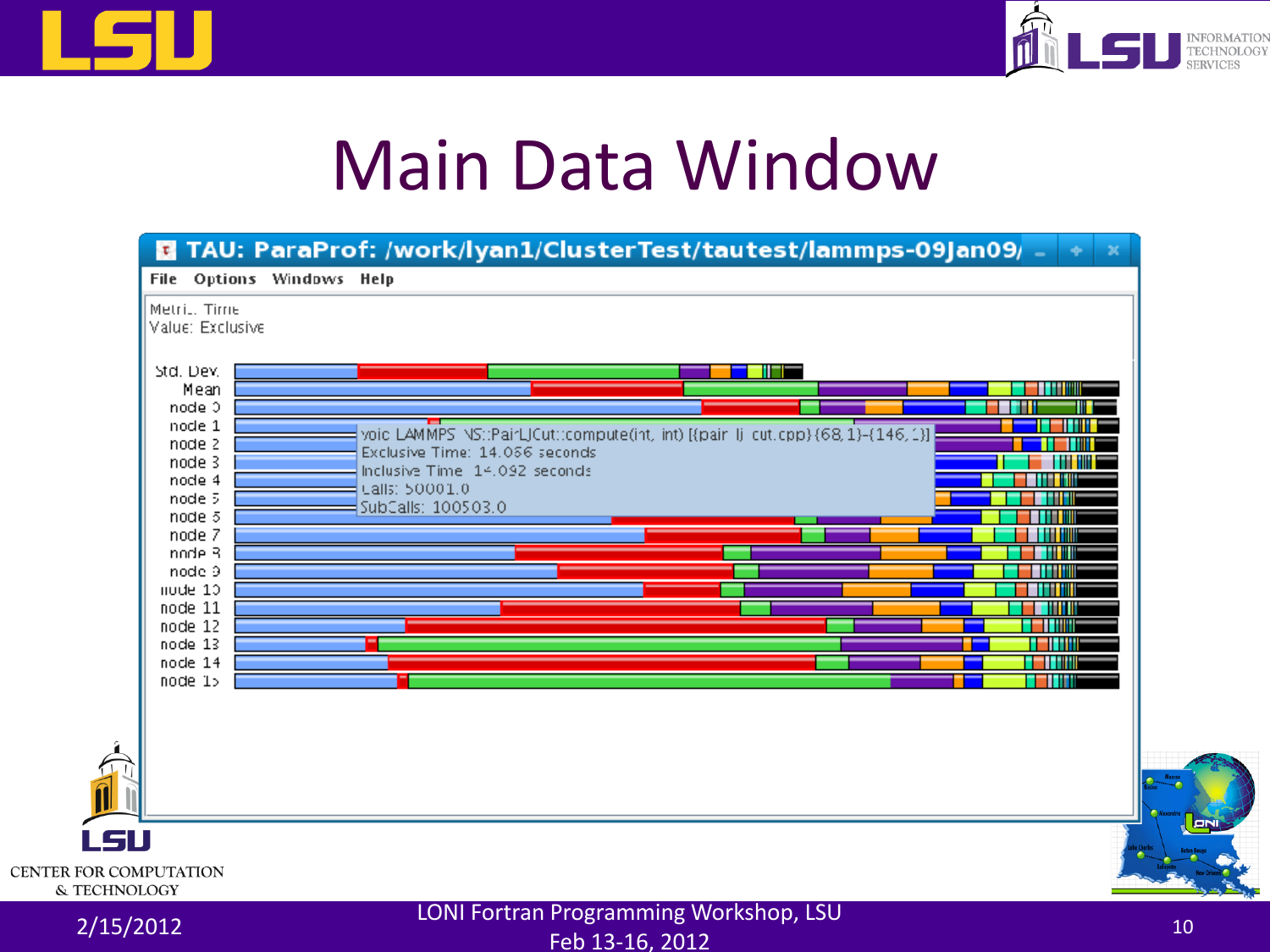



#### Main Data Window: Unstacked Bars



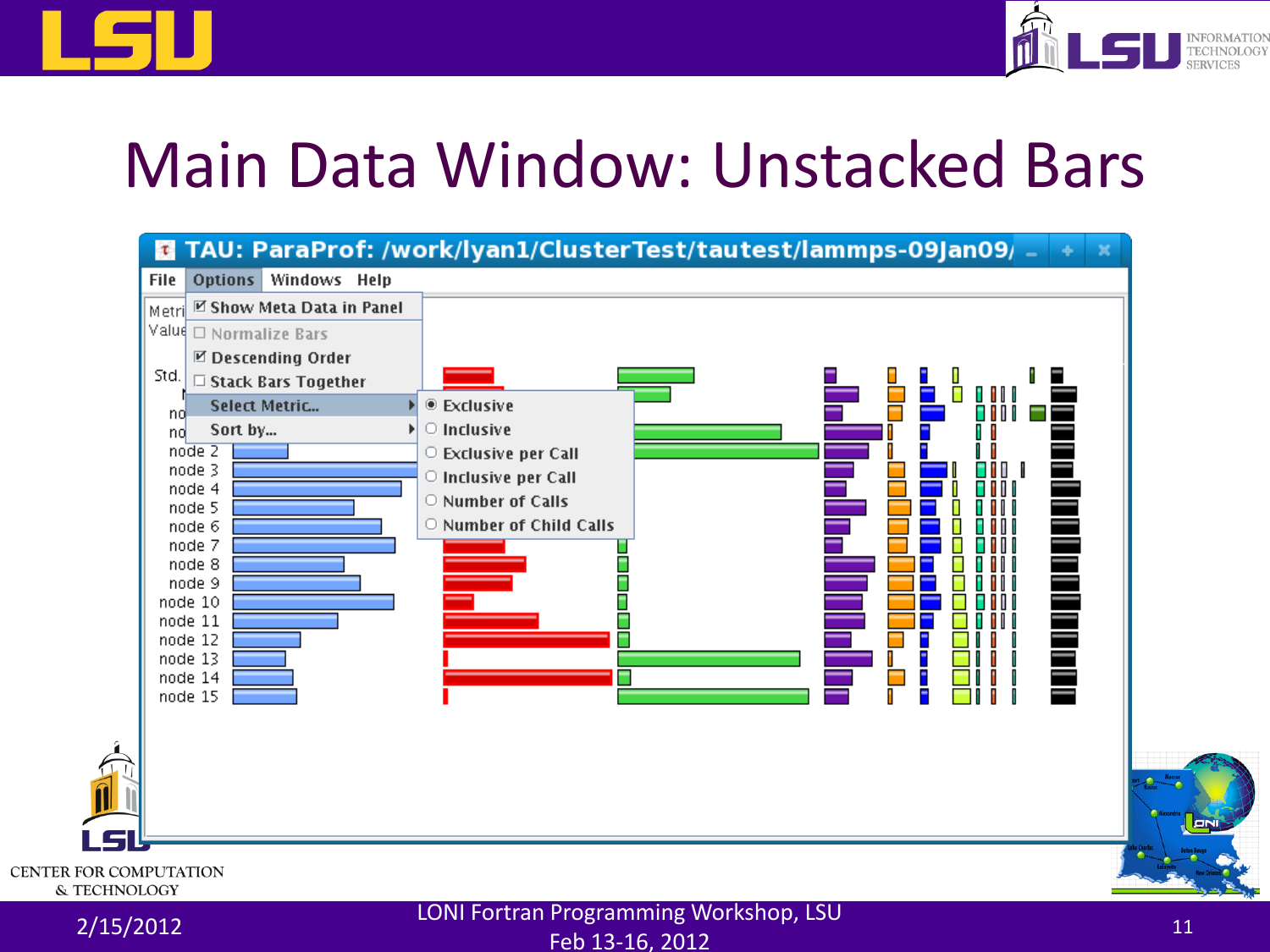



#### Function Data Window: Histogram



Feb 13-16, 2012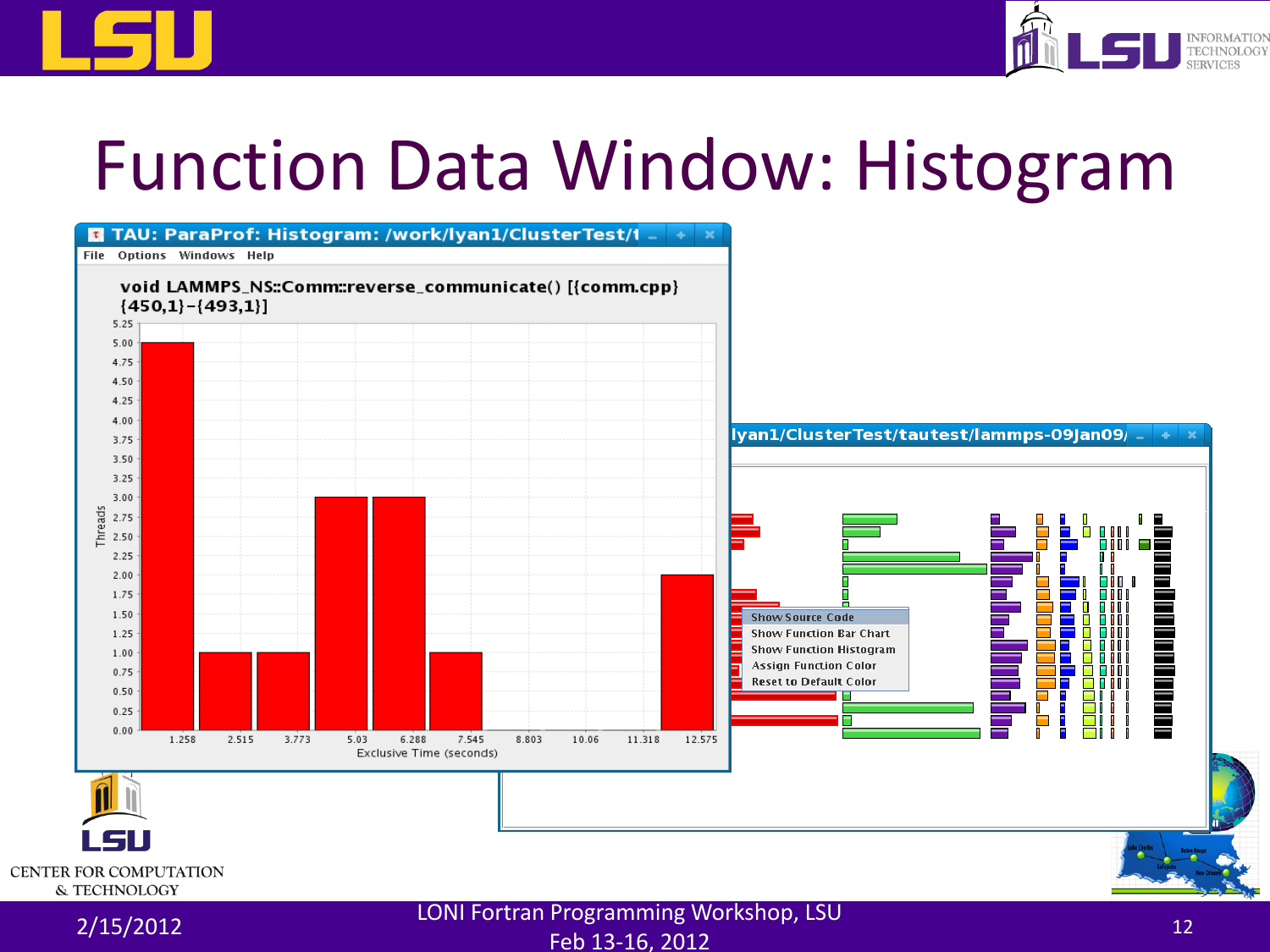



#### Function Data Window: Bar Chart

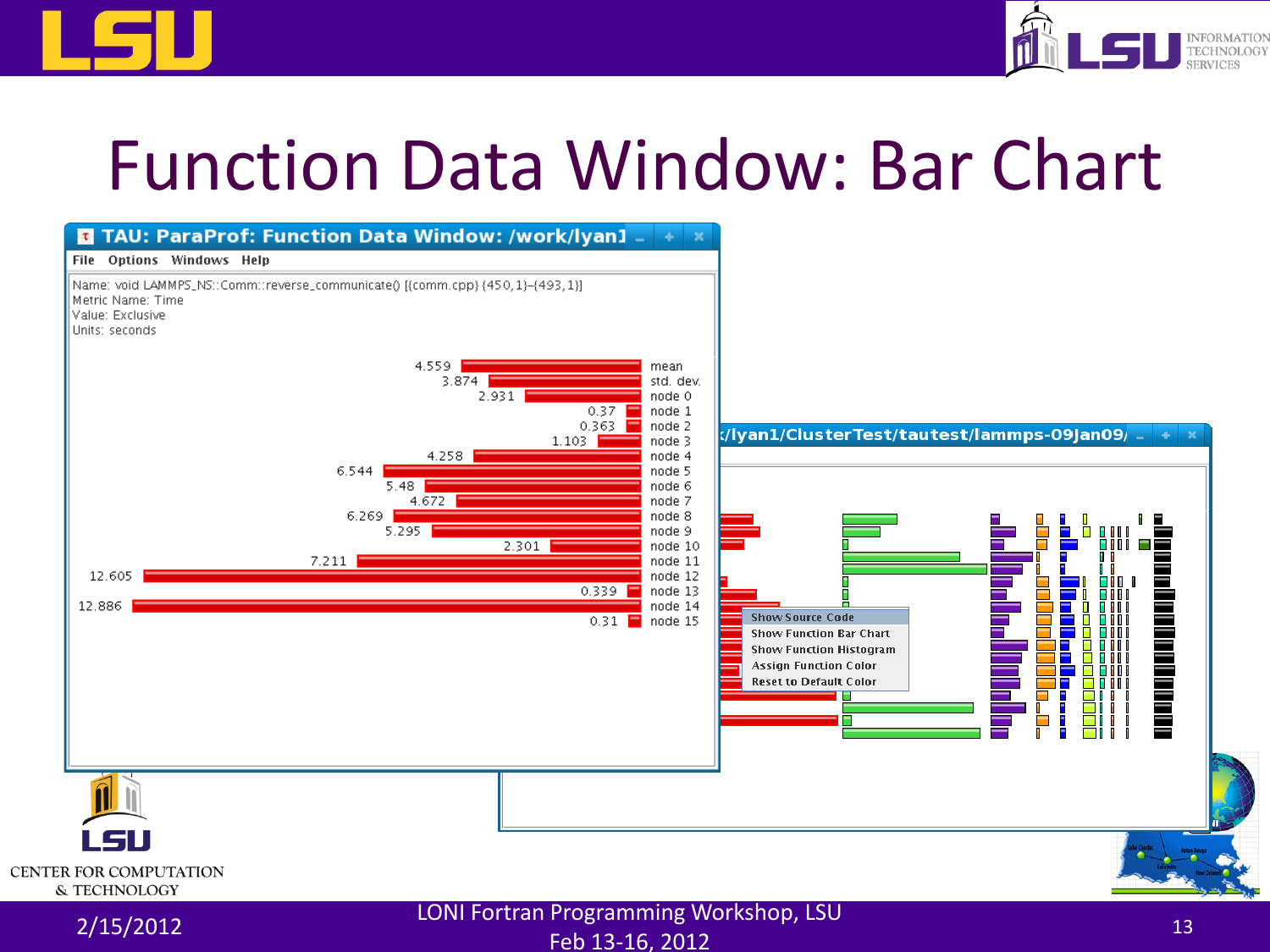



#### 3D View



& TECHNOLOGY

2/15/2012 LONI Fortran Programming Workshop, LSU Feb 13-16, 2012<br>Feb 13-16, 2012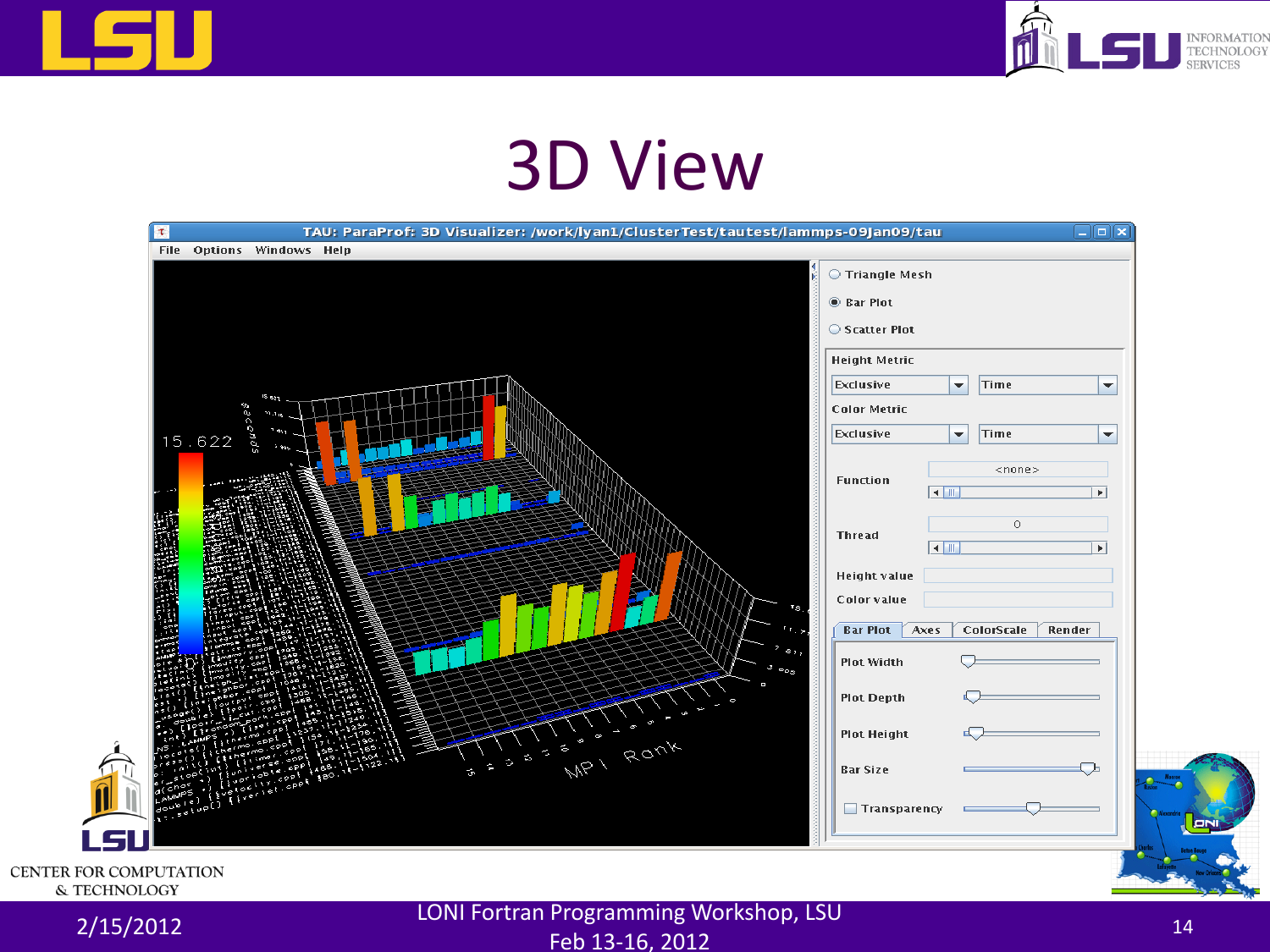



#### Individual Thread View

| TAU: ParaProf: /work/lyan1/Clust<br>$\tau$                                                                                                                                                                                                                                                                                                                                                                                                                                                                                                    | <b>E</b> TAU: ParaProf: n,c,t 3,0,0 - /work/lyan1/ClusterTes _                                                                                                                                                                                                                                                                                                                                                                                                                                                                                                                                                                                                                                                                                                                                                                    |
|-----------------------------------------------------------------------------------------------------------------------------------------------------------------------------------------------------------------------------------------------------------------------------------------------------------------------------------------------------------------------------------------------------------------------------------------------------------------------------------------------------------------------------------------------|-----------------------------------------------------------------------------------------------------------------------------------------------------------------------------------------------------------------------------------------------------------------------------------------------------------------------------------------------------------------------------------------------------------------------------------------------------------------------------------------------------------------------------------------------------------------------------------------------------------------------------------------------------------------------------------------------------------------------------------------------------------------------------------------------------------------------------------|
| File Options Windows Help                                                                                                                                                                                                                                                                                                                                                                                                                                                                                                                     | File Options Windows Help                                                                                                                                                                                                                                                                                                                                                                                                                                                                                                                                                                                                                                                                                                                                                                                                         |
| Metric: Time<br>Value: Exclusive                                                                                                                                                                                                                                                                                                                                                                                                                                                                                                              | Metric: Time<br>Value: Exclusive<br>Units: seconds                                                                                                                                                                                                                                                                                                                                                                                                                                                                                                                                                                                                                                                                                                                                                                                |
| Std. Dev.<br>Mean<br>node 0<br>node 1<br>node 2<br>node 3<br><b>Show Thread Bar Chart</b><br>nod i<br>noq<br><b>Show Thread Statistics Text Window</b><br>nod<br><b>Show Thread Statistics Table</b><br>noo<br><b>Show Thread Call Graph</b><br>nod<br><b>Show Thread Call Path Relations</b><br>nod<br>nod€<br><b>Show User Event Bar Chart</b><br>node<br><b>Show User Event Statistics Window</b><br>nod<br><b>Show Context Event Window</b><br>node<br>node<br><b>Show Metadata for Thread</b><br>nod€<br>Add Thread to Comparison Window | 15.622<br>void LAMMPS_NS::PairL Cut::compute(int, int) [{pair_[^<br>2.267<br>MPI_Allreduce()<br>$2.051$  <br>void LAMMPS_NS::Neighbor::half_bin_newton(LAMMF<br>void LAMMPS_NS::Comm::communicate() [{comm.cp]<br>$1.244$ $\Box$<br>1.103 $\blacksquare$<br>void LAMMPS_NS::Comm::reverse_communicate() [{c]<br>$0.735$ $\Box$<br>void LAMMPS_NS::FixNVE::initial_integrate(int) [{fix_n <br>$0.624$ MPI Waito<br>0.403   void LAMMPS_NS::FixNVE::final_integrate() [{fix_nve.d<br>$0.367$ <b>H</b> MPI_Init()<br>$0.214$ MPI_RecvO<br>0.207   int LAMMPS_NS::Neighbor::check_distance() [{neighb<br>$0.189$ MPI_Cart_create()<br>0.189   void LAMMPS_NS::Verlet::iterate(int) [{verlet.cpp} {12<br>0.17   void LAMMPS_NS::Verlet::force_clear() [{verlet.cpp} {<br>$0.134$ $\parallel$<br>MPI_Send()<br>MPI_Sendrecv0<br>$0.101$ |
| LSU                                                                                                                                                                                                                                                                                                                                                                                                                                                                                                                                           | void LAMMPS_NS::FixSetForce::post_force(int) [{fix_se<br>0.094<br>0.084<br>void LAMMPS_NS::Neighbor::bin_atoms() [{neighbor.<br>void LAMMPS_NS::Comm::borders() {{comm.cpp} {61<br>0.084<br>0.058<br>[3] void LAMMPS_NS::Comm::exchange() [{comm.cpp}<br>0.051<br>void LAMMPS_NS::AtomVecAtomic::unpack_reverse(i)<br>0.046<br>int LAMMPS_NS::AtomVecAtomic::pack_comm(int, int<br>void LAMMPS_NS::Timer::stamp(int) [{timer.cpp} {52<br>0.043<br>0.043<br>void LAMMPS_NS::Timer::stamp() [{timer.cpp} {43, 1]<br>0.037<br>MPI_Irecv0<br>0.035<br>void LAMMPS_NS::Integrate::ev_set(int) [{integrate.cg]<br>0.025<br>void LAMMPS_NS::Modify:initial_integrate(int) [{modi =<br>Ш                                                                                                                                                  |
| <b>CENTER FOR COMPUTATION</b><br>& TECHNOLOGY                                                                                                                                                                                                                                                                                                                                                                                                                                                                                                 |                                                                                                                                                                                                                                                                                                                                                                                                                                                                                                                                                                                                                                                                                                                                                                                                                                   |

2/15/2012 LONI Fortran Programming Workshop, LSU Feb 13-16, 2012<br>Feb 13-16, 2012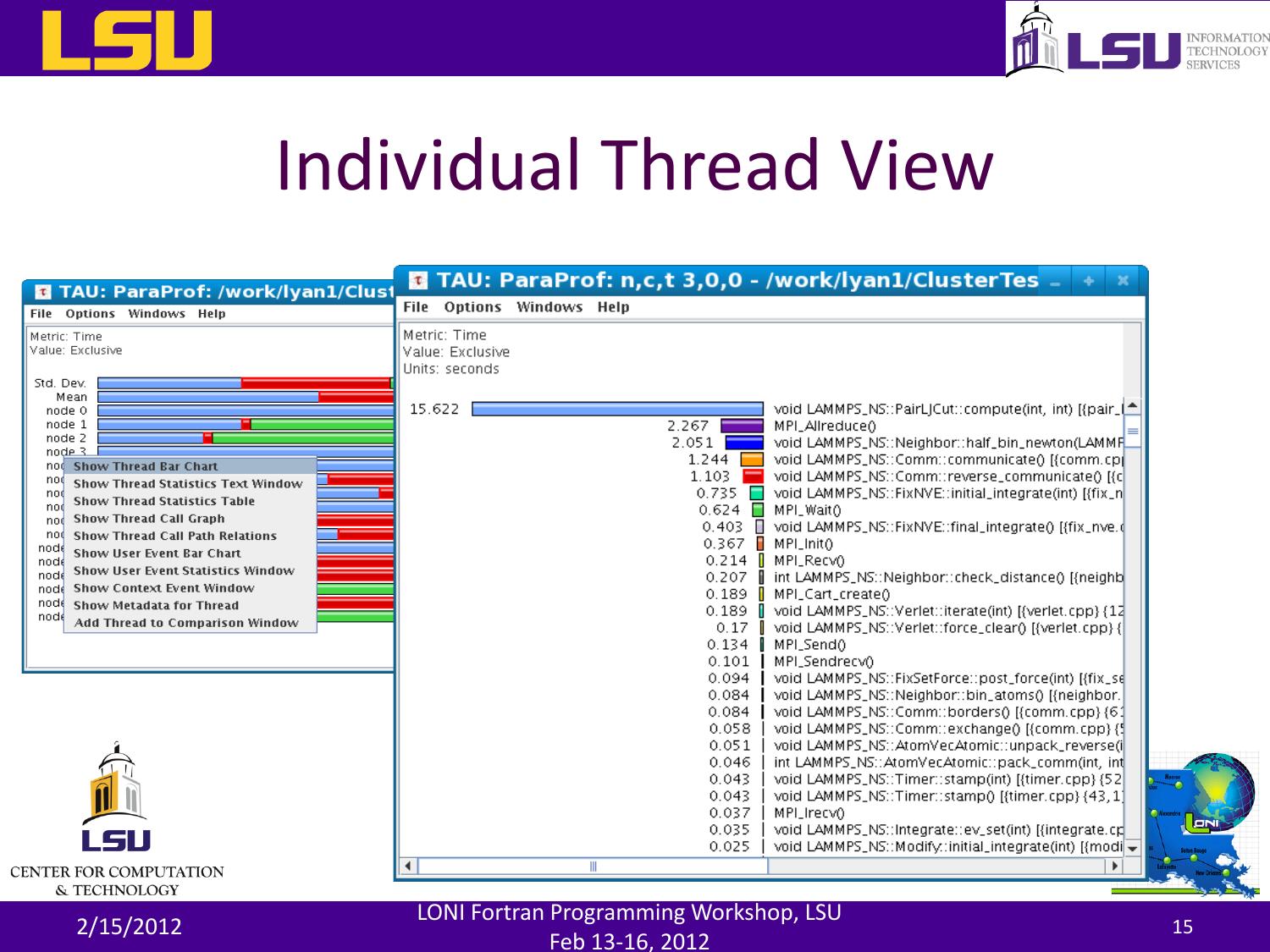



## Comparing Multiple Threads

|                                                                                                                                              | $\tau$                                             | <b>ParaProf: Comparison Window</b>                                                                                           |
|----------------------------------------------------------------------------------------------------------------------------------------------|----------------------------------------------------|------------------------------------------------------------------------------------------------------------------------------|
| <b>E</b> TAU: ParaProf: /work/lyan1/C                                                                                                        | File<br><b>Options Windows Help</b>                |                                                                                                                              |
| File Options Windows Help<br>Metric: Time<br>Value: Exclusive                                                                                | Metric: Time<br>Value: Exclusive<br>Units: seconds | □ tau/lammps=09jan09/tautest/ClusterTest/lyan1/work/ = node 2<br>tau/lammps-09 an09/tautest/ClusterTest/lyan1/work/ - node 3 |
| Std. Dev.<br>Mean<br>node 0                                                                                                                  | 15.622 (366.584%)                                  | 4.261<br>void LAMMPS_NS::PairLJCut::compute(int, int) [{pair_lj_cut.cpp} {68,1}-{14]                                         |
| node 1<br>node 2<br>node 3                                                                                                                   | 15.346                                             | MPI_Wait()<br>0.624 (4.063%)                                                                                                 |
| <b>Show Thread Bar Chart</b><br>nod<br>no<br><b>Show Thread Statistics Text Window</b><br>no                                                 |                                                    | 3.391<br>MPI_Allreduce()<br>2.267 (66.864%)                                                                                  |
| <b>Show Thread Statistics Table</b><br>no<br><b>Show Thread Call Graph</b><br>no                                                             |                                                    | void LAMMPS_NS::Neighbor::half_bin_newton(LAMMPS_NS::NeighList *) [{r]<br>2.051 (379.868%)                                   |
| <b>Show Thread Call Path Relations</b><br>no(<br>node<br><b>Show User Event Bar Chart</b><br>nod<br><b>Show User Event Statistics Window</b> |                                                    | 0.33   <br>void LAMMPS_NS::Comm::communicate() [{comm.cpp} {397, 1}-(443, 1}]<br>1.244 (377.394%)                            |
| nod<br><b>Show Context Event Window</b><br>nod<br>node<br><b>Show Metadata for Thread</b>                                                    |                                                    | $0.363$ $\Box$<br>void LAMMPS_NS::Comm::reverse_communicate() [{comm.cpp} {450, 1}-{<br>1.103 (303.314%)                     |
| node<br>Add Thread to Comparison Window                                                                                                      |                                                    | $0.198$ $\blacksquare$<br>void LAMMPS_NS::FixNVE::initial_integrate(int) [{fix_nve.cpp} {63, 1}-{103}<br>0.735 (370.682%)    |
|                                                                                                                                              |                                                    | 0.115<br>void LAMMPS_NS::FixNVE::final_integrate() [{fix_nve.cpp} {107, 1}-(140, 1]<br>0.403 (348.977%)<br>п                 |
|                                                                                                                                              |                                                    | 0.37<br>0.367 (99.193%)<br>MPI_Init()                                                                                        |
|                                                                                                                                              |                                                    | 0.178 MPI_Recv0<br>0.214 (120.127%) MPI_Recv0                                                                                |
|                                                                                                                                              |                                                    | 0.075<br>int LAMMPS_NS::Neighbor::check_distance() [{neighbor.cpp} {915, 1}-{93}<br>0.207 (274.588%)                         |
|                                                                                                                                              |                                                    | 0.189<br>MPI_Cart_create()<br>0.189 (100.003%)                                                                               |
|                                                                                                                                              |                                                    | 0.186<br>mid LAMMPS NS: Varlet: iterate(int) [/varlet.cnn) / 178-11_(777-11]<br>ш                                            |
| <b>CENTER FOR COMPUTATION</b><br>& TECHNOLOGY                                                                                                |                                                    |                                                                                                                              |



2/15/2012 LONI Fortran Programming Workshop, LSU Feb 13-16, 2012<br>Feb 13-16, 2012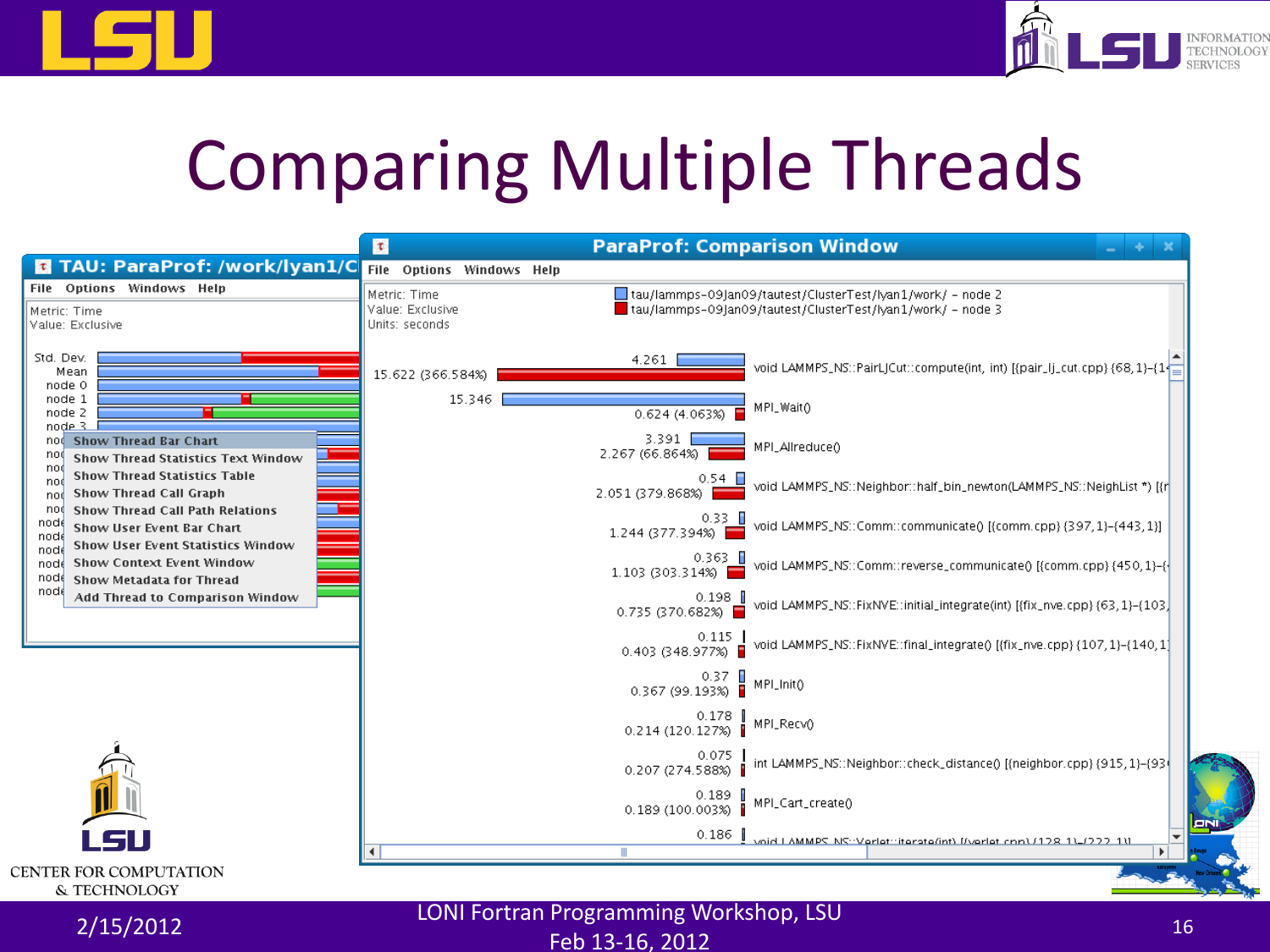



#### Callpath Profile



#### 2/15/2012 LONI Fortran Programming Workshop, LSU  $F$ eb 13-16, 2012 17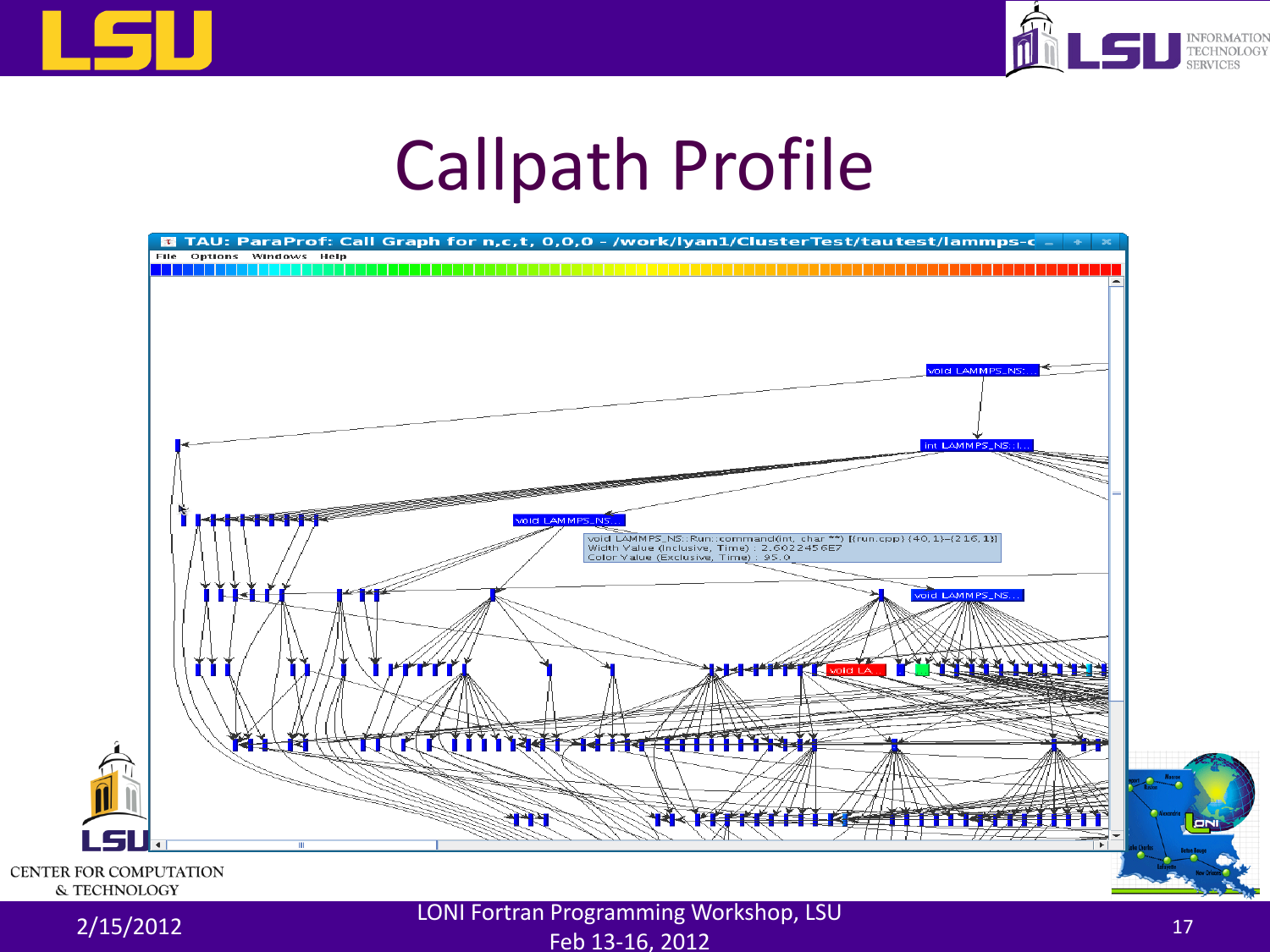



#### Options for TAU Compiler Scripts

- Display available options with "tau\_xxx.sh" help"
- **Options** 
	- -optVerbose: display verbose debugging information
	- -optKeepFiles: keep intermediate files (instrumented source files)
	- -optDetectMemory: trace malloc/free calls



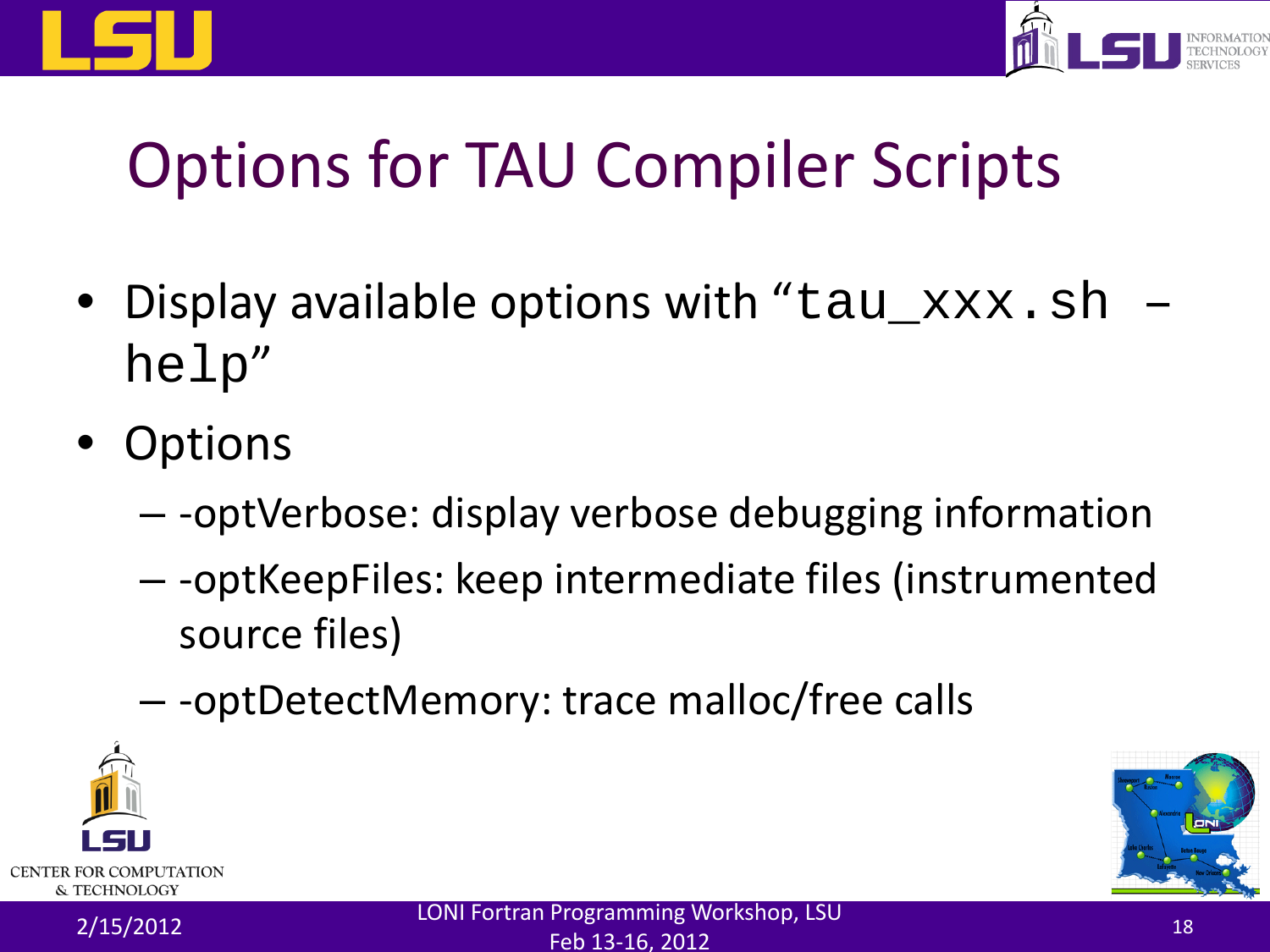



## Keeping Intermediate Files (1)

```
[lyan1@poseidon2 single file]$ 11
total<sub>16</sub>-rwxr-xr-x 1 lyan1 loniadmin 2163 Apr 17 09:23 mat trans alt.f90
-rw-r--r-- 1 lyan1 loniadmin 10300 Apr 17 09:50 mat trans alt.o
[lyan1@poseidon2 single file]$ tau f90.sh -optKeepFiles mat trans alt.f90
[lyan1@poseidon2 single file]$ 11
total 1032
-rwxr-xr-x 1 lyan1 loniadmin 1578296 Apr 17 10:18 a.out
-rwxr-xr-x 1 lyan1 loniadmin 2163 Apr 17 09:23 mat trans alt.f90
-rw-r-r-1 lyan1 loniadmin 2493 Apr 17 10:18 mat_trans_alt.inst.f90
-w-r--r-- 1 lyan1 loniadmin 10300 Apr 17 10:18 mat_trans_alt.o
-rw-r--r-- 1 lyan1 loniadmin
                                2019 Apr 17 10:18 mat trans alt.pdb
```


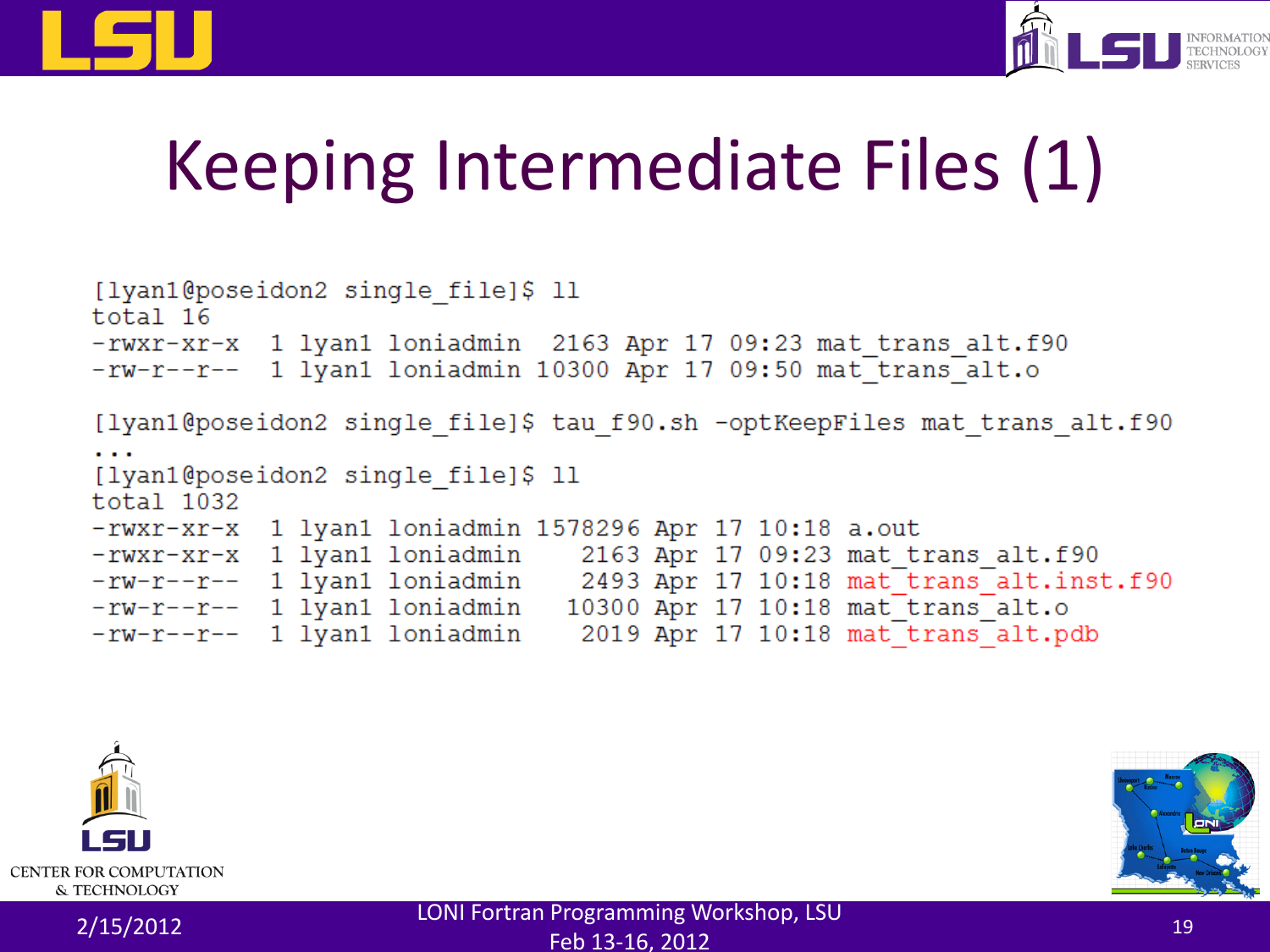



## Keeping Intermediate Files (2)

```
[lyan1@poseidon2 single file]$ cat mat trans alt.inst.f90
          ! Matrix dimension
          data ndim /16,12/
          character (len=*), parameter :: FMT1="(12(1x, i4))"
          character (len=\star), parameter :: FMT2="(16(1x, i4))"
              integer profiler(2) / 0, 0 /
              save profiler
              Call TAU PROFILE INIT()
              call TAU PROFILE TIMER (profiler, '
          æ.
             &MATRIXTRANS ALT1 [{mat trans alt.f90} {1,1}-{90,28}]')
             call TAU PROFILE START (profiler)
              call mpi init(ierr)
          call mpi comm size (mpi comm world, nprocs, ierr)
          call mpi comm rank (mpi comm world, myrank, ierr)
CENTER FOR COMPUTATION
   & TECHNOLOGY
    2/15/2012 LONI Fortran Programming Workshop, LSU
```
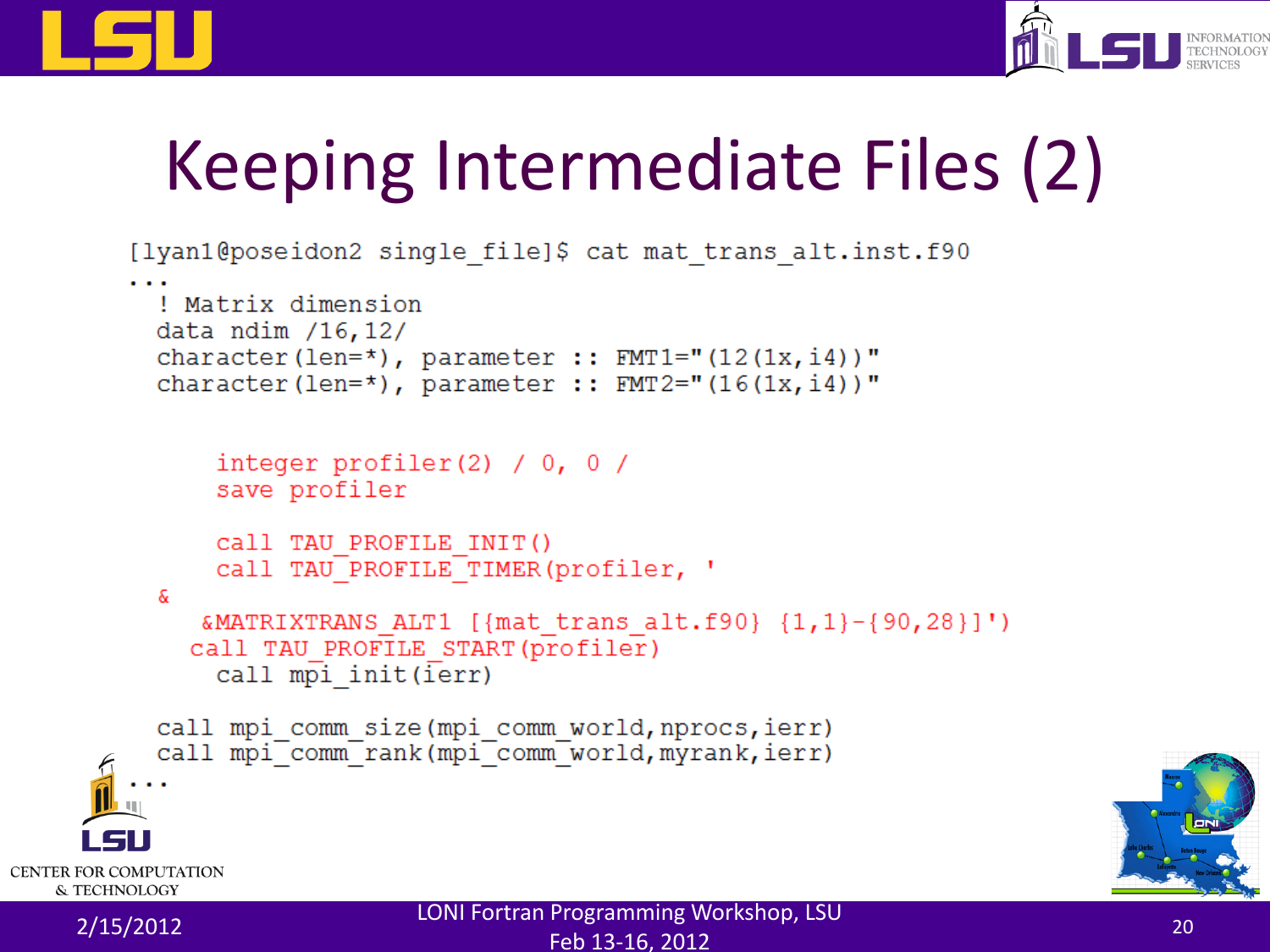



#### Notes for Fortran Programmers

- Use include 'mpif.h' instead of use mpi
- If free format is used with .f files, use the '-<br>optPdtF95Opts=-R free' option
- If more than one module files are used, use the '-optPdtGnuFortranParser' option
- If C preprocessor directive are used, use the '-<br>optPreProcess' option



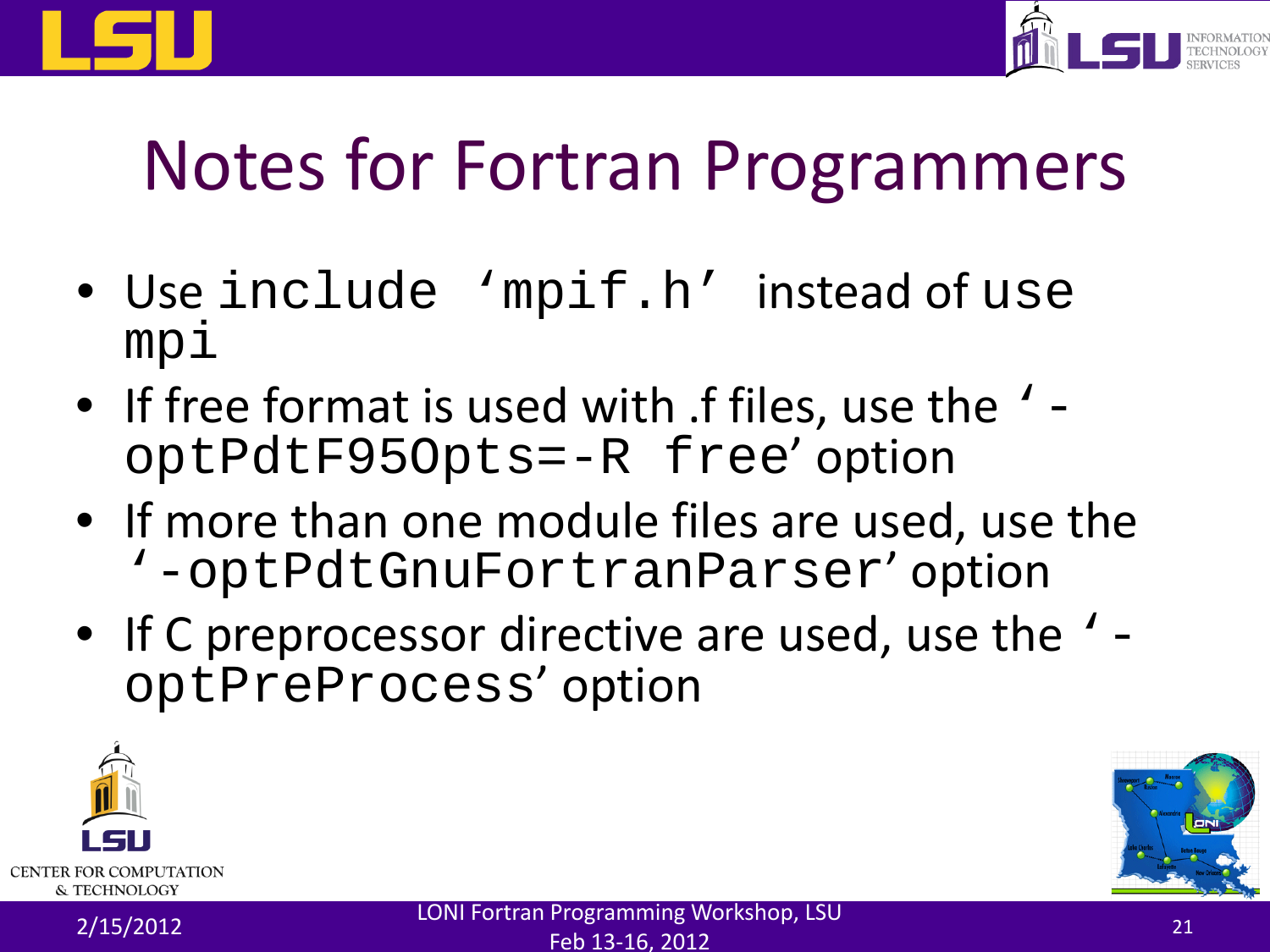



## TAU Environment Variables

- TAU provides many environment variables
	- TAU\_MAKEFILE
	- TAU\_THROTTLE
	- TAU\_OPTIONS
	- PROFILEDIR
	- TRACEDIR





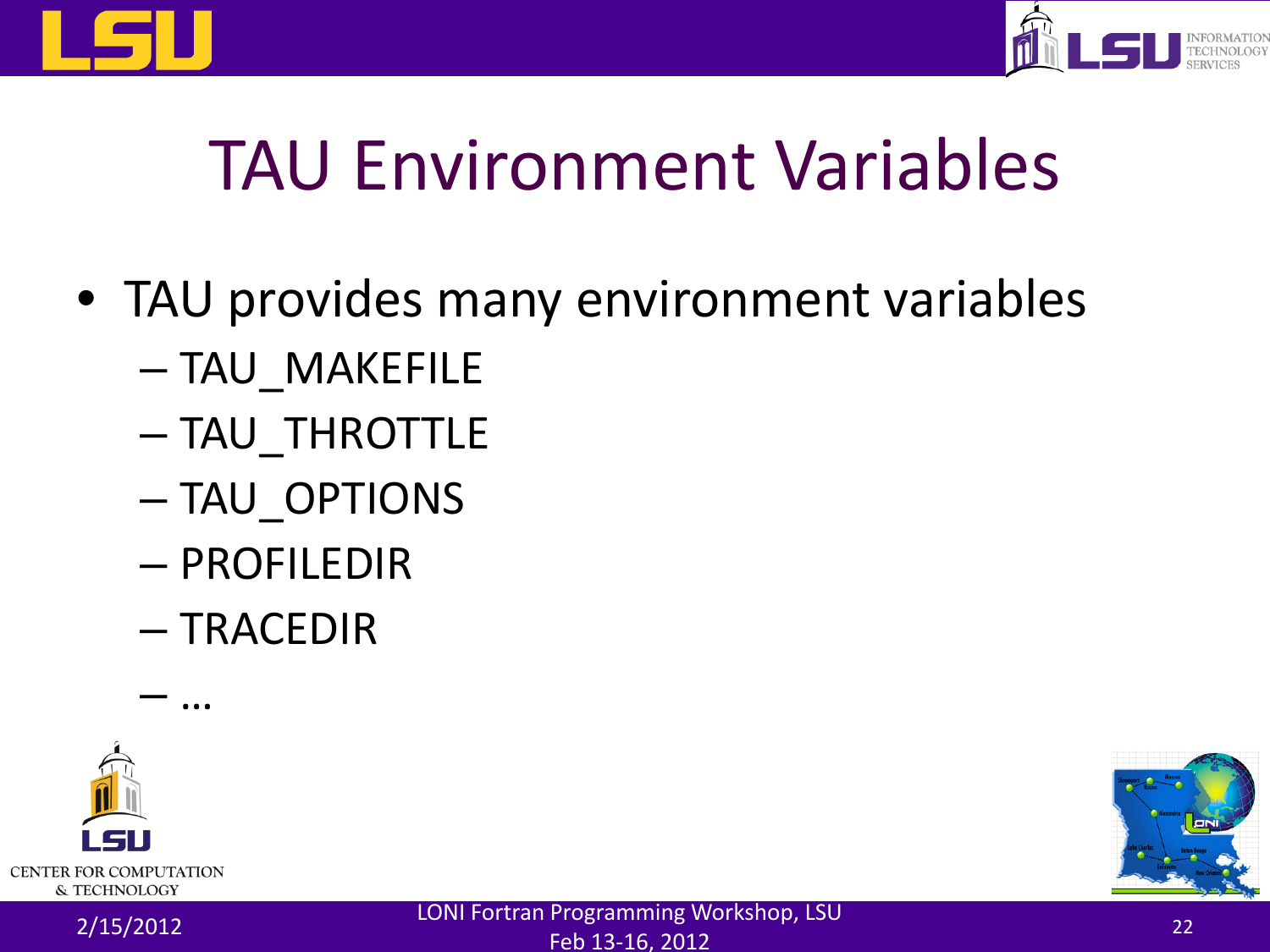



## TAU\_MAKEFILE

- Different TAU makefiles corresponds to different configurations
- The default is icpc-mpi-pdt-openmp-opari
- There are quite a few others

[lyan1@philip1 lib]\$ ls Makefile.tau-intel-11.1-mpich-1.2.7p1-\* Makefile.tau-intel-11.1-mpich-1.2.7p1-callpath-icpc-mpi-compensate-pdt-openmp Makefile.tau-intel-11.1-mpich-1.2.7p1-callpath-icpc-mpi-pdt-openmp Makefile.tau-intel-11.1-mpich-1.2.7p1-depthlimit-icpc-mpi-pdt-openmp Makefile.tau-intel-11.1-mpich-1.2.7p1-icpc-mpi-compensate-pdt-openmp Makefile.tau-intel-11.1-mpich-1.2.7p1-icpc-mpi-pdt-openmp Makefile.tau-intel-11.1-mpich-1.2.7p1-icpc-mpi-pdt-openmp-opari Makefile.tau-intel-11.1-mpich-1.2.7p1-icpc-mpi-pdt-openmp-trace Makefile.tau-intel-11.1-mpich-1.2.7p1-icpc-pdt-openmp Makefile.tau-intel-11.1-mpich-1.2.7p1-icpc-pdt-openmp-opari Makefile.tau-intel-11.1-mpich-1.2.7p1-icpc-pthread-pdt-openmp Makefile.tau-intel-11.1-mpich-1.2.7p1-param-icpc-mpi-pdt-openmp



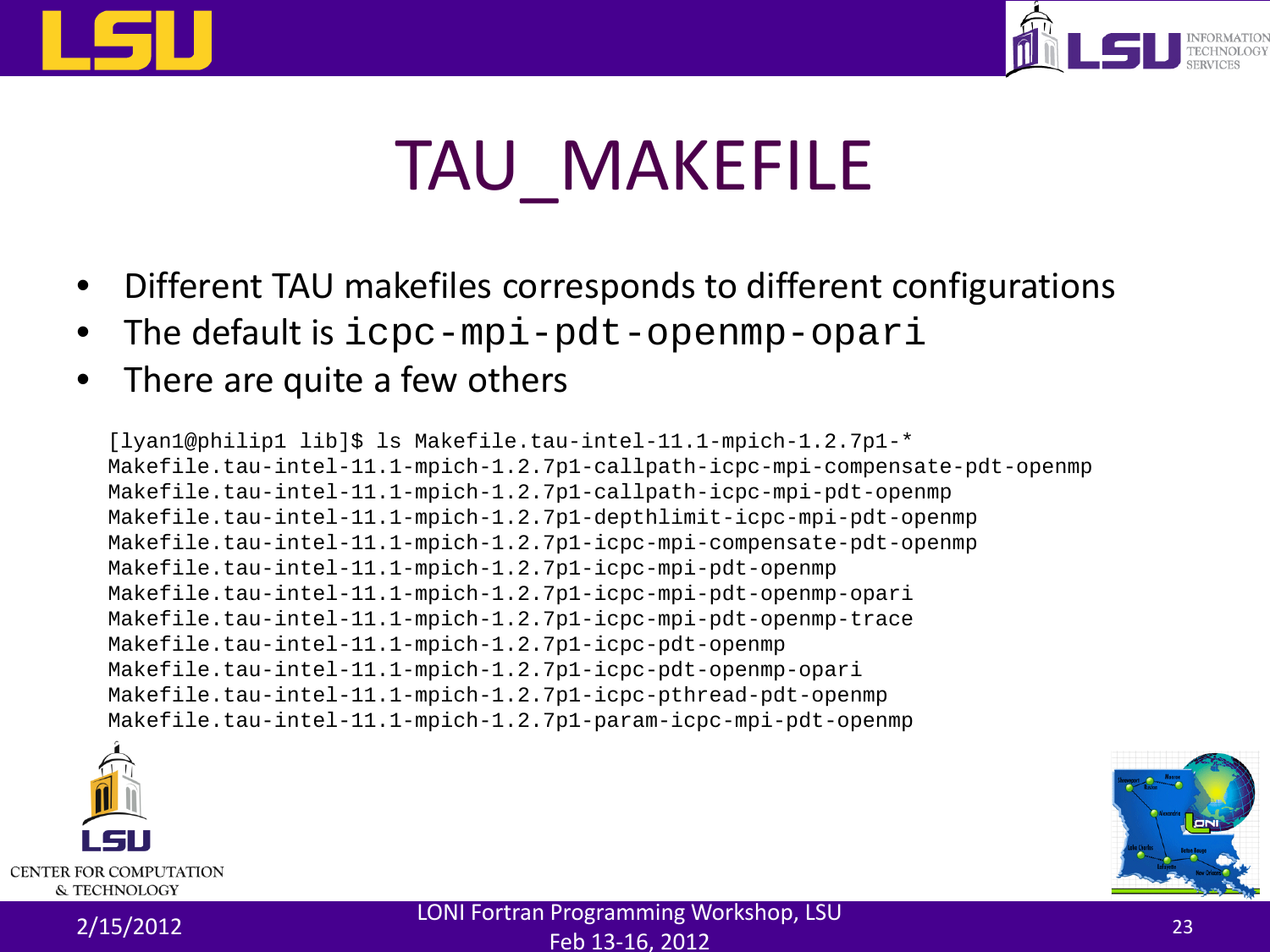



## TAU\_CALLPATH

- Enables callpath profiling
	- Recored callpath for each event
	- Need to set TAU\_MAKEFILE to one of those with callpath in their names
- TAU\_CALLPATH\_DEPTH
	- Level to which callpath is recorded
	- Default is 2
	- Overhead increases with the depth of callpath



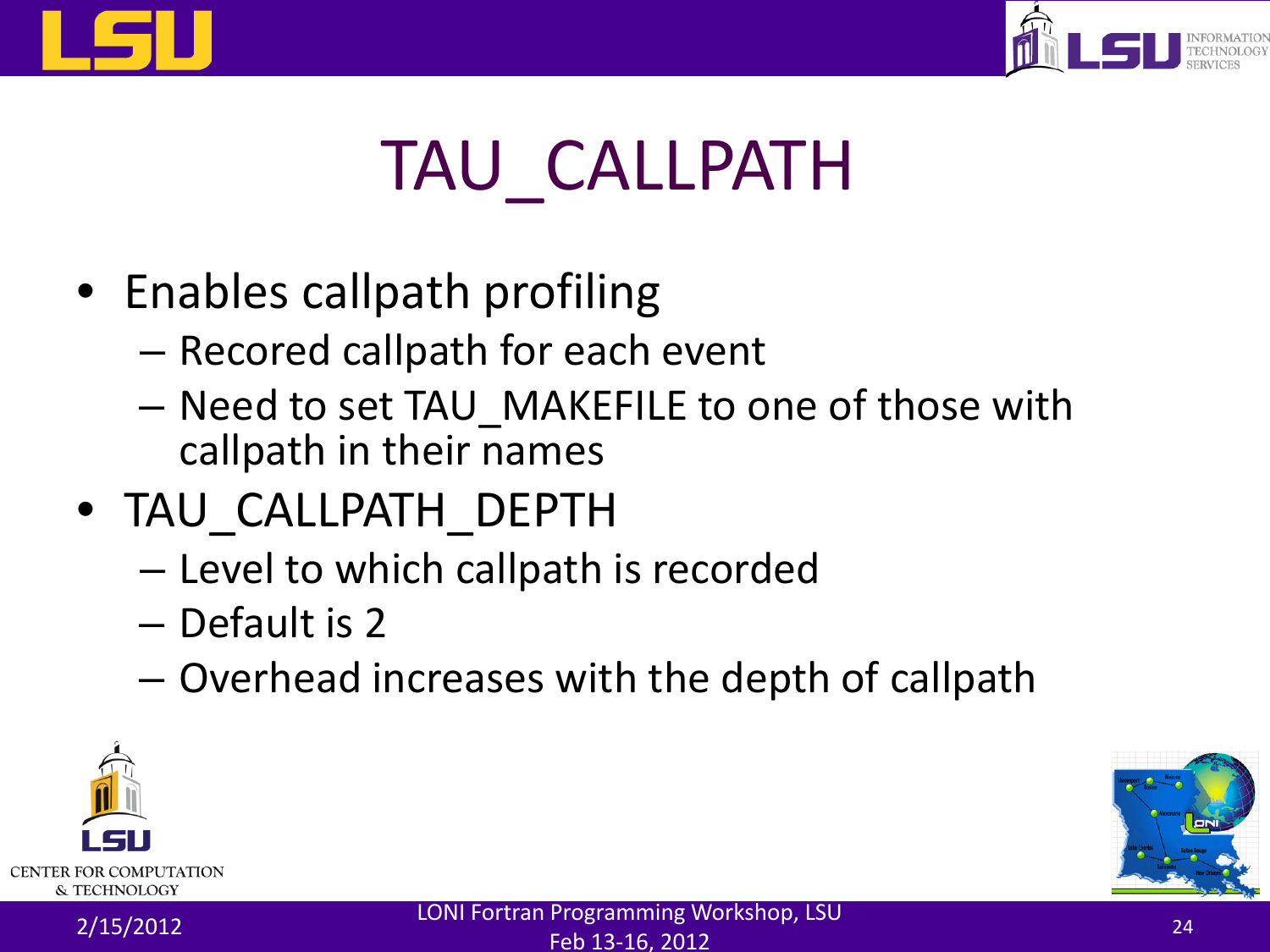



## Other Environment Variables

#### • TAU\_THROTTLE

- Enable event throttling
- Purpose: reduce profiling overhead
- If a function executes more than \$TAU\_THROTTLE\_NUMCALLS times and has an inclusive time per call of less than TAU\_THROTTLE\_PERCALLS microseconds, then profiling of that function will be disabled after the threshold is reached
- **PROFILEDIR** 
	- Controls where the profile files are written to (the default is current directory)
- TAU OPTIONS
	- Override the default instrumentation options



& TECHNOLOGY

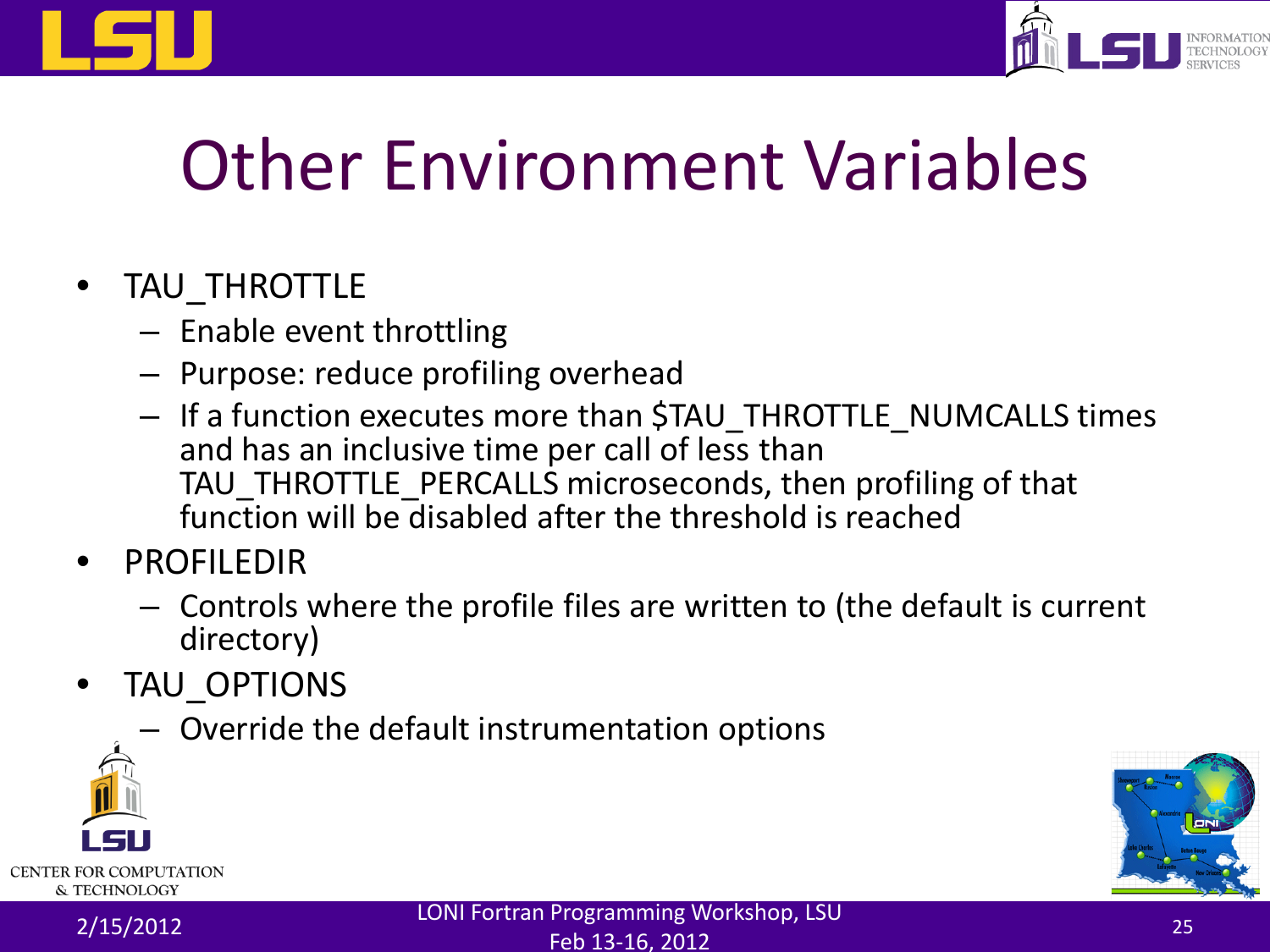



## Selective Profiling (1)

- Instruct TAU
	- Which part(s) of the code to profile
	- How they are profiled
- - optTauSelectFile=<file>
	- The select profiling file specifies files, functions and sections that will be included or excluded in the profiling
	- Wildcards can be used



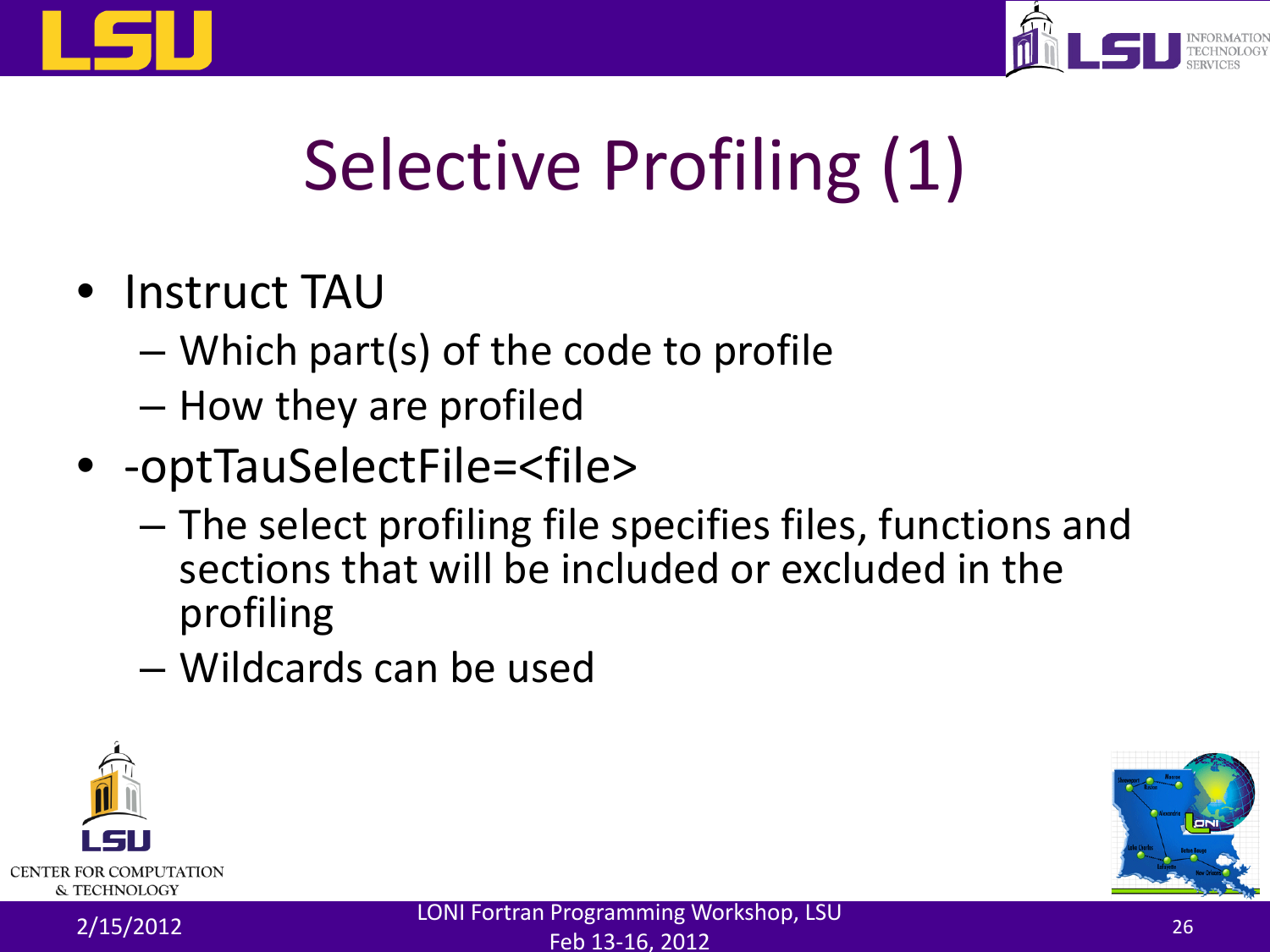



## Selective Profiling (2)

[lyan1@poseidon2 src]\$ echo \$TAU OPTIONS -optVerbose -optTauSelectFile=/work/lyan1/ClusterTest/tautest/lammpsmpi-only/src/select.tau

[lyan1@poseidon2 src]\$ cat select.tau

LIST

BEGIN INCLUDE LIST

| END INCLUDE            |
|------------------------|
|                        |
|                        |
|                        |
|                        |
|                        |
|                        |
|                        |
| <b>Service Service</b> |

MPI#

mpi#

Mpi#

**CENTER FOR COMPUTATION** & TECHNOLOGY

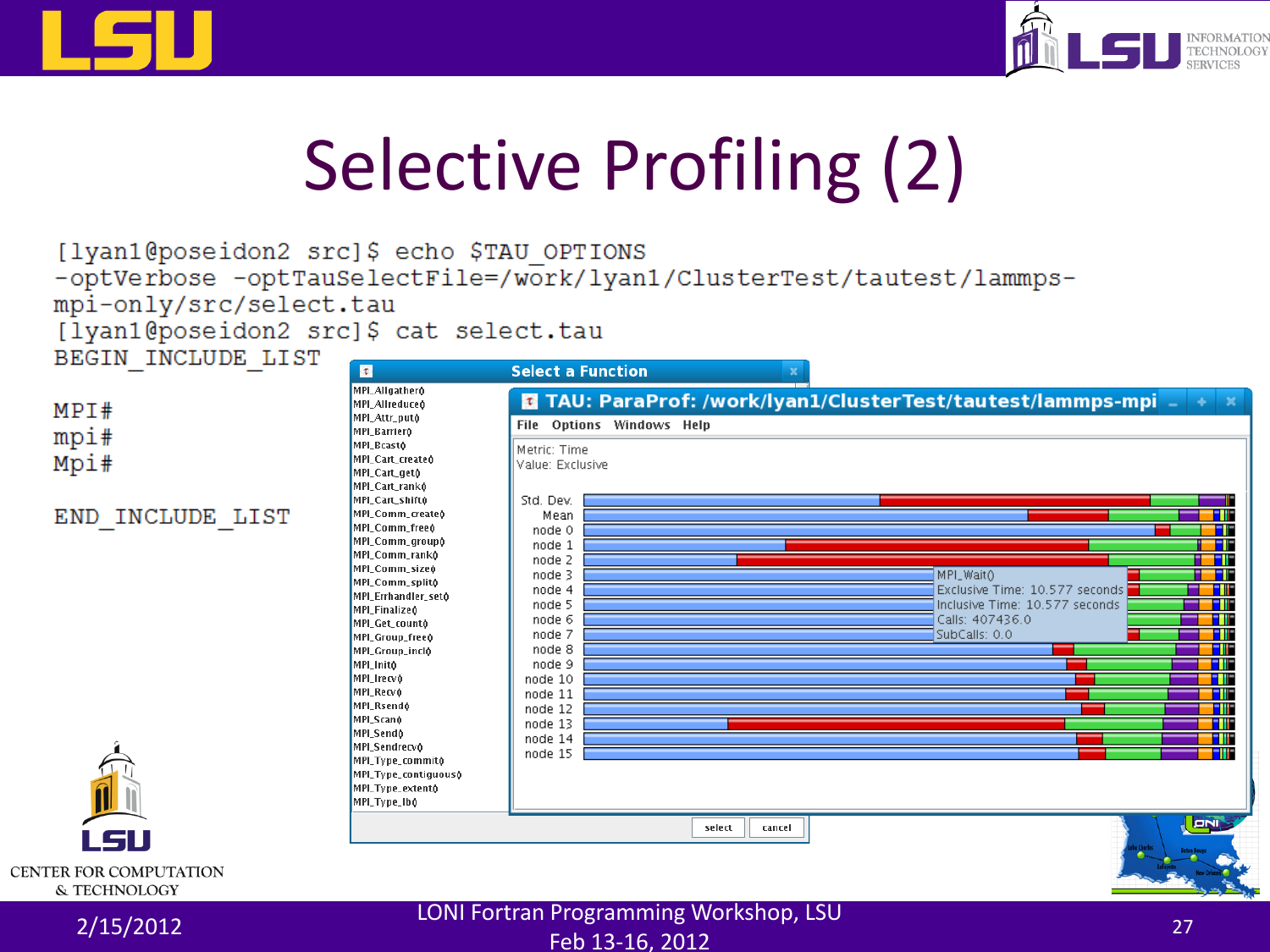



# Tracing (1)

- Recording of information about events during execution
	- Entering/exiting code region (function, loop, block…)
	- Thread/process interactions (send/receive message…)
- Save information in event record
	- Timestamp
	- CPU identifier
	- Event type and event-specific information
- Event trace is a time-sequenced stream of event records



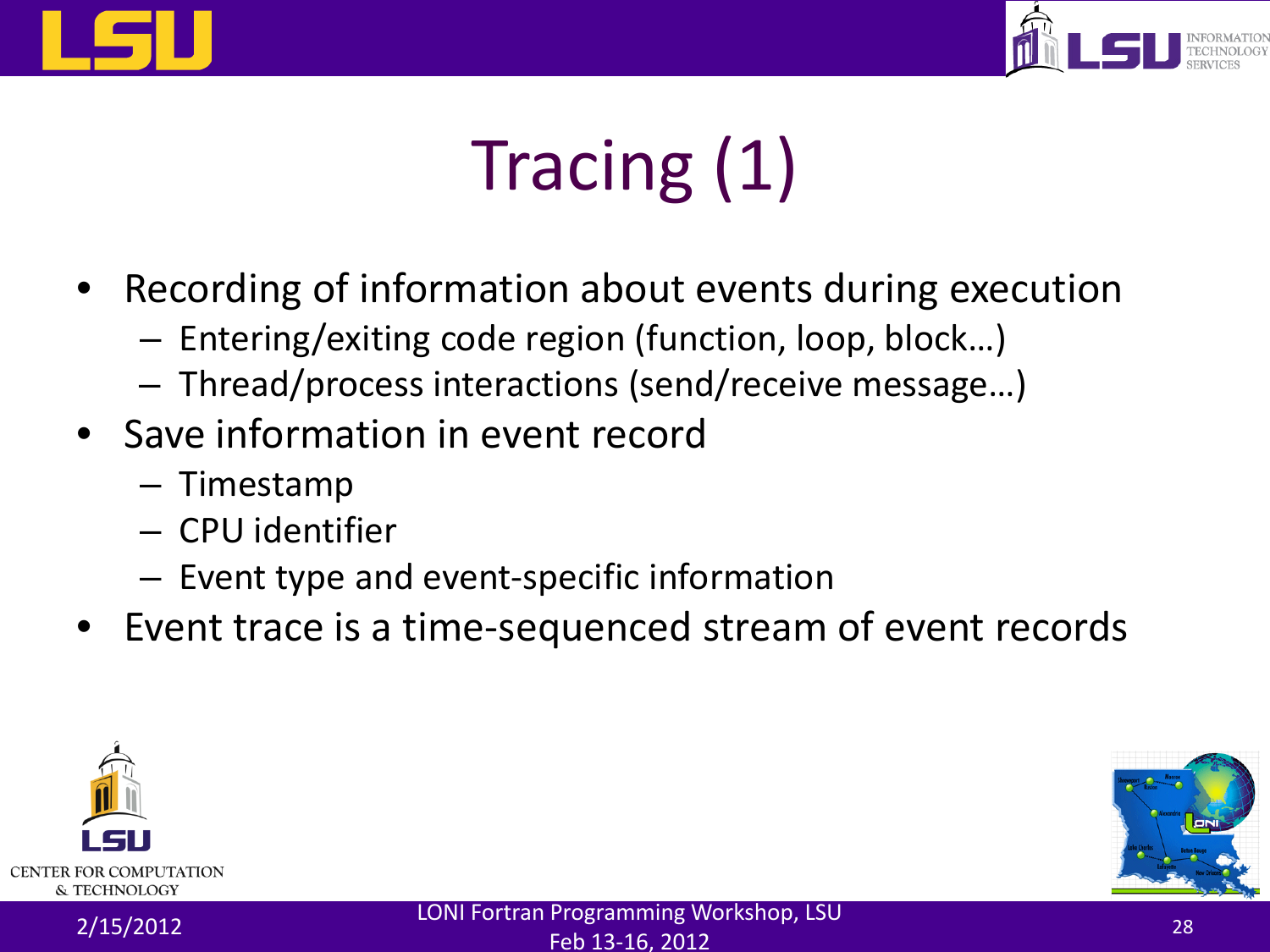



## Tracing (2)

- Pick the correct makefile using TAU\_MAKEFILE (those with "trace" in the file name")
- Compile with TAU compiler scripts and run the program
- Use external utilities to analyze the trace files
	- JUMPSHOT
	- VAMPIR
- Be careful: trace files can grow very big!

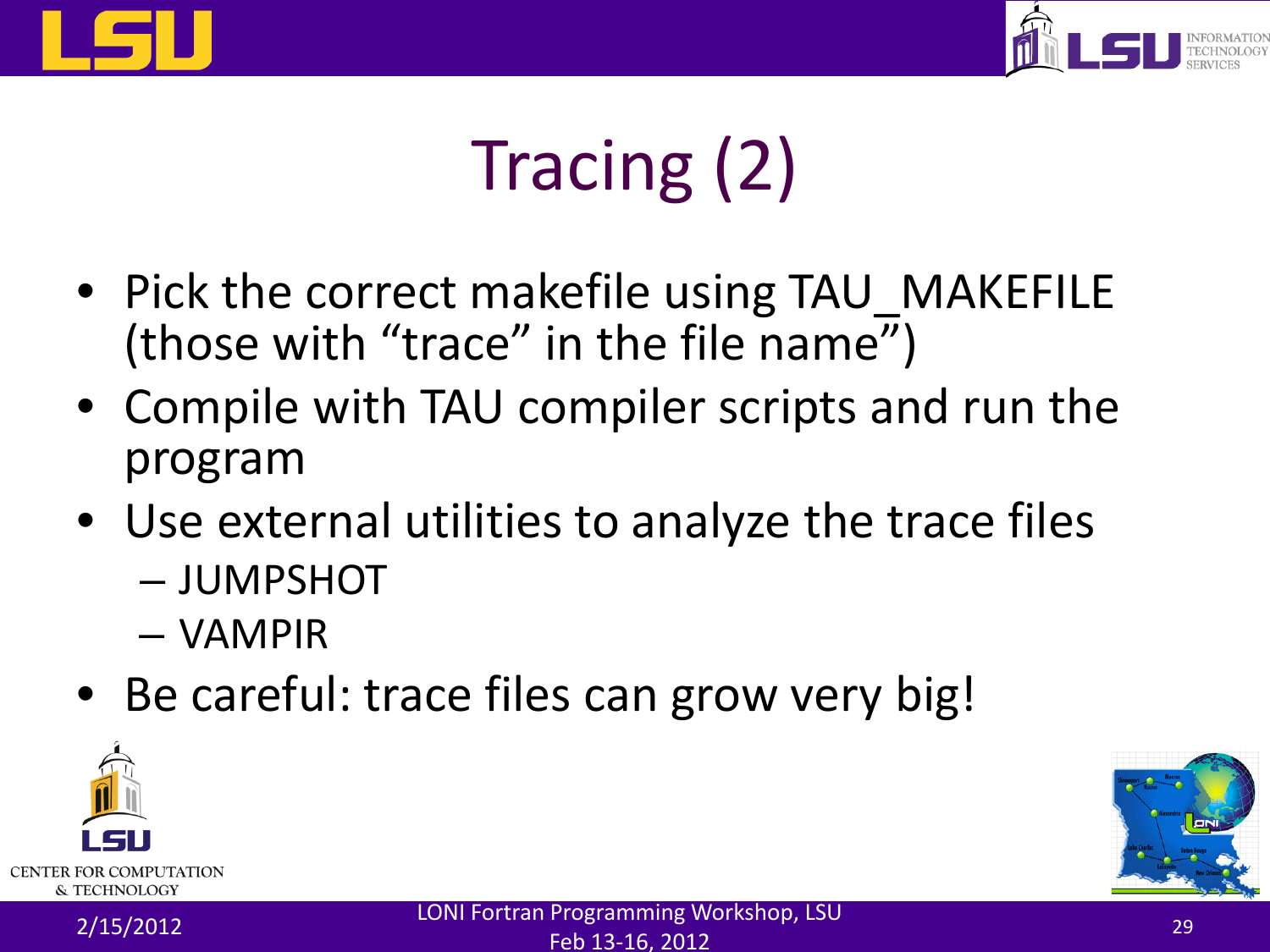



#### Not Covered

- Database management
- Phase based profiles
- Track memory and I/O
- Instrumentation API